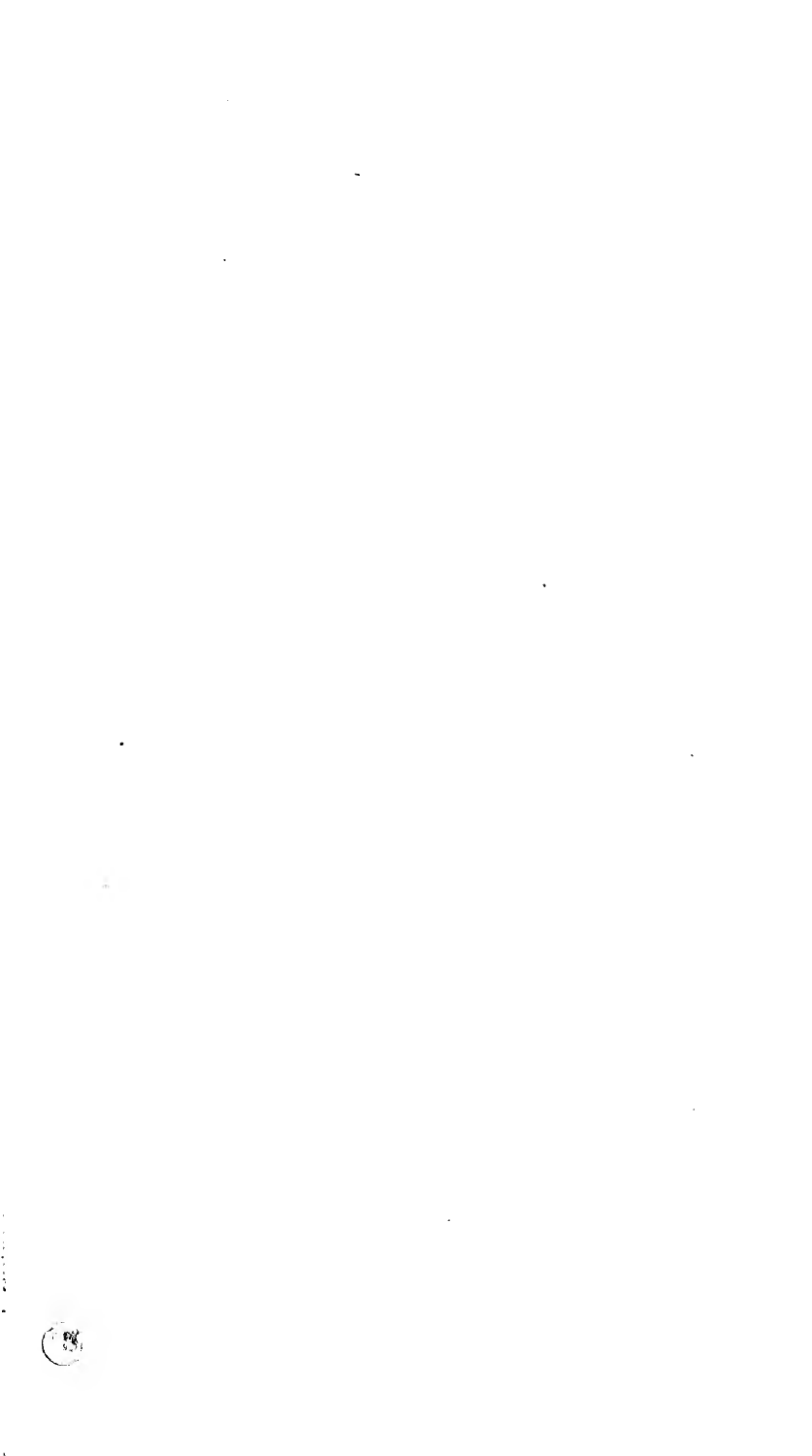**P.D.** 43 473

| Worcester County.                                                                                                                                                                                                                                                                                                                                                                                                   |                                                                                                                           | Worcester County.                                                                                                                                                                                                                                                                                                                                                                                                                                                                                                                                                                                                                                      |                                                                                                          |  |
|---------------------------------------------------------------------------------------------------------------------------------------------------------------------------------------------------------------------------------------------------------------------------------------------------------------------------------------------------------------------------------------------------------------------|---------------------------------------------------------------------------------------------------------------------------|--------------------------------------------------------------------------------------------------------------------------------------------------------------------------------------------------------------------------------------------------------------------------------------------------------------------------------------------------------------------------------------------------------------------------------------------------------------------------------------------------------------------------------------------------------------------------------------------------------------------------------------------------------|----------------------------------------------------------------------------------------------------------|--|
| Twenty-third<br>District.                                                                                                                                                                                                                                                                                                                                                                                           | Charles J. Buffone<br>of Worcester,<br>Democratic.                                                                        | Carolyn Dik<br>of Worcester,<br>Republican.<br>Twenty-sixth<br>District.                                                                                                                                                                                                                                                                                                                                                                                                                                                                                                                                                                               | James A. Keefe, Jr.<br>of Worcester,<br>Democratic.                                                      |  |
| WORCESTER<br>Ward $\frac{4}{4}$ Precinct<br>6<br>7<br>8<br>Ward<br>$\frac{5}{5}$ Precinct<br>$\frac{5}{5}$<br>$\mathbf{l}$<br>$\frac{2}{3}$<br>$\ddot{\phantom{a}}$<br>$\ddot{\phantom{a}}$<br>$\ddot{\phantom{a}}$<br>$\ddot{\phantom{a}}$<br>.<br>5<br>6<br>Ward 6 Precinct<br>a sa sa sa Santan<br>6<br>Totals<br>a construction of the construction of the<br>$\mathcal{L}^{\mathcal{L}}$                       | 748<br>617<br>$\frac{443}{711}$<br>637<br>786<br>607<br>667<br>608<br>555<br>6,379                                        | <b>WORCESTER</b><br>Ward 1 Precinct<br>Ward 7 Precinct<br>699<br>-3<br>J.<br>Precinct<br>1<br>168<br>$\cdot$<br>Ward 9 Precinct<br>$\bf{l}$<br>406<br>9<br>$\overline{2}$<br>311<br>$\ddot{\phantom{a}}$<br>$\sim$ $\epsilon$<br>3<br>9<br>310<br>$\epsilon$<br>$\ddot{\phantom{a}}$<br>$\ddot{\phantom{a}}$<br>352<br>9<br>4<br>i.<br>$\ddot{\phantom{a}}$<br>362<br>9<br>6<br>$\ddot{\phantom{a}}$<br>$\epsilon$<br>9<br>8<br>311<br>$\sim$ $\epsilon$<br>$\epsilon$ .<br>9<br>9<br>384<br>$\overline{2}$<br>Ward 10 Precinct<br>111<br>$\frac{5}{7}$<br>10<br>111<br>$\ddot{\phantom{a}}$<br>i.<br>10<br>149<br>Totals<br>3,674<br>provide a series | 297<br>$\bar{3}79$<br>451<br>381<br>255<br>504<br>463<br>398<br>482<br>219<br>$\frac{546}{317}$<br>4,392 |  |
| Twenty-fourth<br>District.                                                                                                                                                                                                                                                                                                                                                                                          | John Rucho<br>of Worcester,<br>Democratic.                                                                                | Twenty-seventh<br>District.                                                                                                                                                                                                                                                                                                                                                                                                                                                                                                                                                                                                                            | Charles F. Engdahl<br>of Worcester,<br>Democratic.                                                       |  |
| WORCESTER<br>Ward 4 Precinct<br>1<br>3<br>4<br>8 Precinct<br>Ward<br>1<br>$\frac{5}{3}$<br>8<br>$\ddot{\phantom{a}}$<br>$\ddot{\phantom{a}}$<br>8<br>i.<br>i.<br>5<br>8<br>Ward 10 Precinct<br>l<br>10<br>H<br>4<br>5<br>10<br>$1 - 11 - 1$<br>i.<br>i.<br>10<br>6<br>$Totals$<br>$\alpha = 1, \ldots, N$<br>$\sim 10^{-1}$<br><b>CONTRACTOR</b>                                                                    | 317<br>251<br>341<br>543<br>419<br>499<br>480<br>356<br>308<br>679<br>4,193                                               | Auburn<br>Precinct<br>$\overline{4}$<br>$\frac{2}{3}$<br>×.<br>$\chi^2$ and<br>s<br>$\overline{4}$<br>5<br>6<br>$\frac{7}{8}$<br>Y.<br>6<br>Ward 8<br>Precinct<br>$\cdot$<br>8<br>7<br>$Totals$<br>$\sim$<br>a constructo                                                                                                                                                                                                                                                                                                                                                                                                                              | 1,054<br>553<br>568<br>623<br>535<br>628<br>598<br>684<br>459<br>776<br>6,478                            |  |
| Twenty-fifth<br>District.<br>Auburn<br>Precinct<br>$\frac{1}{3}$<br>o.<br>WORCESTER<br>Ward 5 Precinct<br>4<br>Ward 6 Precinct<br>1<br>$1 - 1 = -10$<br>$\frac{5}{5}$<br>$\sim$<br>6<br>ç,<br>$\ddot{\phantom{a}}$<br>6<br>$\ddot{\phantom{a}}$<br>$\ddot{\phantom{a}}$<br>6<br>6<br>$\ddot{\phantom{a}}$<br>$\ddot{\phantom{a}}$<br>6<br>8<br>Ward $\frac{8}{8}$<br>Precinct<br>$\overline{4}$<br>8<br>$8^{\circ}$ | Vincent Shea<br>of Worcester,<br>Democratic.<br>Ġ<br>924<br>1,085<br>498<br>606<br>767<br>639<br>523<br>504<br>389<br>411 |                                                                                                                                                                                                                                                                                                                                                                                                                                                                                                                                                                                                                                                        |                                                                                                          |  |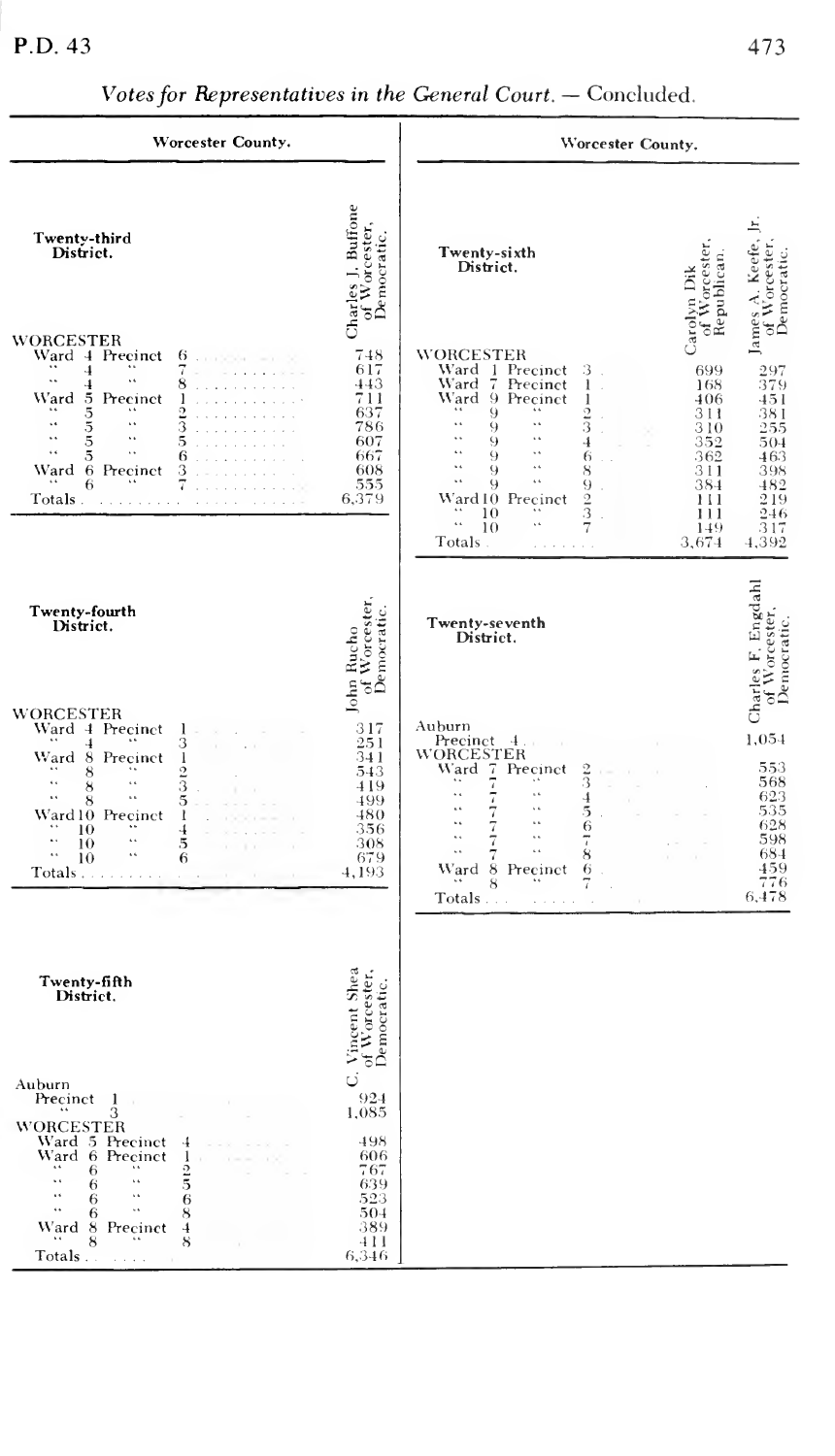## Votes for District Attorney.

| Suffolk<br>County.                                                                                                                                                                   |                                               | Ê | Blank                                       | Votes<br>त                                     |
|--------------------------------------------------------------------------------------------------------------------------------------------------------------------------------------|-----------------------------------------------|---|---------------------------------------------|------------------------------------------------|
| <b>BOSTON</b><br><b>CHELSEA</b><br>a company of the company<br><b>REVERE</b><br>and a state<br>Winthrop<br>. <i>.</i><br>Totals.<br>the contract of the state of the contract of the | 93,125<br>6,727<br>12,029<br>5.350<br>117.231 |   | 60,370<br>2,218<br>4.178<br>3,045<br>69,811 | 153,495<br>8,945<br>16,207<br>8,395<br>187,042 |

| Northern<br>District.                                                                                                                                                                                                                                                                                                                                                                                                                                                                                                                                                                                                                                                                                                                                                                                                                                                                                                                                                                                                                                                                                                                                                                                                                                                                                                                                                                                                                                                                                                                                                                                                                                                                                                                                                                                                                                                                                                                                                                                                                                                                                                                                                                                                                                                                                                                | L. I roney<br>Democratic<br><b>Cambrid</b><br>John<br>F                                                                                                                                                                                                                                                                                                                                                                                                             | All Others                                                                                     | Blanks.                                                                                                                                                                                                                                                                                                                                                                                                                                   | Total Votes Cas                                                                                                                                                                                                                                                                                                                                                                                                                                                                  |
|--------------------------------------------------------------------------------------------------------------------------------------------------------------------------------------------------------------------------------------------------------------------------------------------------------------------------------------------------------------------------------------------------------------------------------------------------------------------------------------------------------------------------------------------------------------------------------------------------------------------------------------------------------------------------------------------------------------------------------------------------------------------------------------------------------------------------------------------------------------------------------------------------------------------------------------------------------------------------------------------------------------------------------------------------------------------------------------------------------------------------------------------------------------------------------------------------------------------------------------------------------------------------------------------------------------------------------------------------------------------------------------------------------------------------------------------------------------------------------------------------------------------------------------------------------------------------------------------------------------------------------------------------------------------------------------------------------------------------------------------------------------------------------------------------------------------------------------------------------------------------------------------------------------------------------------------------------------------------------------------------------------------------------------------------------------------------------------------------------------------------------------------------------------------------------------------------------------------------------------------------------------------------------------------------------------------------------------|---------------------------------------------------------------------------------------------------------------------------------------------------------------------------------------------------------------------------------------------------------------------------------------------------------------------------------------------------------------------------------------------------------------------------------------------------------------------|------------------------------------------------------------------------------------------------|-------------------------------------------------------------------------------------------------------------------------------------------------------------------------------------------------------------------------------------------------------------------------------------------------------------------------------------------------------------------------------------------------------------------------------------------|----------------------------------------------------------------------------------------------------------------------------------------------------------------------------------------------------------------------------------------------------------------------------------------------------------------------------------------------------------------------------------------------------------------------------------------------------------------------------------|
| Acton<br>$x = x = -1, x = -2, 2, 3, 4$<br>Victoria de<br>Arlington<br>the control of<br>Ashland<br>$\mathcal{L}(\mathcal{L})$<br>Bedford <b>Bedford</b><br>in a component consideration and the<br>Belmont.<br>the contract of the company of the<br>The common contract of the common common<br>Boxborough<br>the company of the company of the com-<br>Burlington.<br>CAMBRIDGE .<br>Carlisle<br>Chelmsford<br><b>The Committee Committee</b><br>$Concord$<br><b>The commission of the commission</b><br>Dracut<br>the control of the control of the control of the control of the control of the control of the control of the control of the control of the control of the control of the control of the control of the control of the control<br>Dunstable<br>All College College<br>$\begin{array}{ll} 0 & \text{if} & \text{if} & \text{if} & \text{if} & \text{if} \\ 0 & \text{if} & \text{if} & \text{if} & \text{if} & \text{if} \\ 0 & \text{if} & \text{if} & \text{if} & \text{if} & \text{if} \end{array}$<br>Eduard College<br>EVERETT<br><b>The Experience</b><br>Framingham<br>de de San Arabica de la contra de la califación de la califación de la califación de la califación de la califación de la califación de la califación de la califación de la califación de la califación de la califación de l<br>Groton .<br>.<br>$\times$ $-$<br><b>Contractor</b><br>Holliston<br>a basic community<br>W.<br>Hopkinton<br>the contract of a state and contract<br>Hudson<br>$x - 12 - 1$<br>and a state of the<br>$\sim$<br>Lexington $\ldots$<br>. <i>.</i> .<br>$Lineofn$<br>and a strain star<br>Littleton<br>LOWELL<br>MALDEN<br>MALDEN<br>MARLBOROUGH<br>and a series and series<br>and and a state of<br>Mavnard<br><b>Service</b><br>$-2x - 11x - 1$<br>MEDFORD<br>$\sim$ 10 $\mu$<br>2010/07/07<br><b>College</b><br>The company's<br>MELROSE.<br><b>COLLECT</b><br>.<br>Natick<br>the contract of the con-<br>NEWTON<br>The control of the con-<br>single control of the<br>North Reading<br>and a state<br>Pepperell<br>Reading.<br><b>Sherborn</b><br>The Control of the<br>$-1$<br>.<br>Shirley .<br>SOMERVILLE<br>Stoneham<br>$V = V$<br>Stow<br>Sudbury.<br>Tewksburv<br>Townsend<br>Tyngsborough .<br>Wakefield<br>and a state of the<br>WALTHAM<br>Watertown<br>Wayland.<br>Westford<br>Weston . | 3,760<br>16.244<br>480<br>$2.008\,$<br>1.063<br>3.119<br>8,539<br>7,432<br>432<br>4.718<br>20.628<br>752<br>8,115<br>3,567<br>5.481<br>345<br>8,555<br>14,806<br>1.234<br>2.842<br>1.495<br>3,605<br>6.819<br>1.187<br>1.486<br>24.301<br>13.448<br>7.679<br>2,501<br>16.836<br>7,297<br>6,290<br>19,898<br>3.026<br>1.458<br>5,970<br>985<br>787<br>19.040<br>5,686<br>976<br>2.920<br>6.392<br>964<br>1.058<br>7.049<br>9.444<br>9.953<br>3.388<br>2.961<br>2.893 | 5<br>$\overline{4}$<br>1<br>$1-1$<br>6<br>I<br>I<br>ı<br>ľ<br>6<br>1<br>1<br>ľ<br>1<br>15<br>5 | 1.814<br>5,358<br>246<br>723<br>290<br>1.453<br>4,125<br>2.095<br>223<br>2.165<br>10.122<br>506<br>э<br>.528<br>2,742<br>1.695<br>176<br>5,792<br>5.701<br>659<br>1.251<br>621<br>1.104<br>6,028<br>978<br>576<br>6,609<br>4,896<br>2,570<br>841<br>6.064<br>5,001<br>4.187<br>15.166<br>997<br>569<br>2,370<br>595<br>256<br>5.384<br>2,003<br>519<br>2.035<br>1,695<br>419<br>325<br>2.532<br>6,873<br>4,270<br>1,774<br>1.040<br>1.796 | 5,574<br>21,607<br>726<br>731<br>1.353<br>4.572<br>12,664<br>9.531<br>655<br>6.884<br>30,764<br>1.258<br>10,649<br>6,309<br>7.176<br>521<br>14.347<br>20.507<br>1.894<br>4.093<br>2.117<br>4.710<br>12,848<br>2.171<br>2,062<br>30.910<br>18.344<br>10.249<br>3.343<br>22.900<br>12,298<br>10,477<br>35.065<br>4.023<br>2.027<br>8.340<br>1.580<br>1,044<br>24.424<br>7.690<br>1,495<br>4.955<br>8.087<br>1.383<br>1.383<br>9,581<br>16,317<br>14.238<br>5,162<br>4,001<br>4.694 |
| Wilmington<br>Winchester<br>WOBURN<br>Totals.                                                                                                                                                                                                                                                                                                                                                                                                                                                                                                                                                                                                                                                                                                                                                                                                                                                                                                                                                                                                                                                                                                                                                                                                                                                                                                                                                                                                                                                                                                                                                                                                                                                                                                                                                                                                                                                                                                                                                                                                                                                                                                                                                                                                                                                                                        | 3.240<br>5,584<br>8.679<br>329,415                                                                                                                                                                                                                                                                                                                                                                                                                                  | 64                                                                                             | 1,737<br>3.649<br>3,741<br>148,884                                                                                                                                                                                                                                                                                                                                                                                                        | 4.977<br>9.233<br>12.420<br>478,363                                                                                                                                                                                                                                                                                                                                                                                                                                              |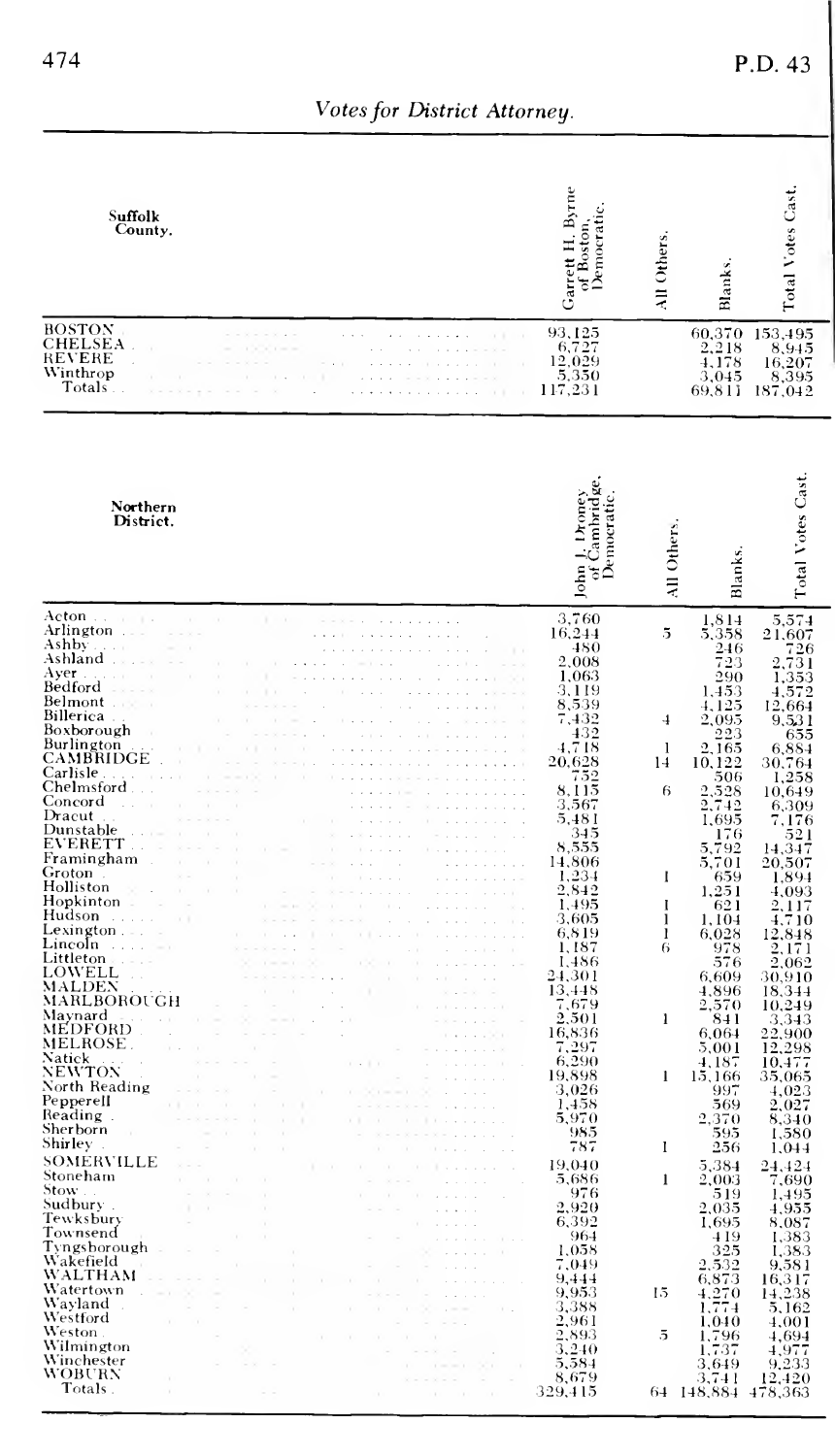P.D. 43

# Votes for District Attorney. - Continued.

| Eastern<br>District.                                                                                                                                                                                                                                                                                                                                                                                                                                                                                               | S. Burke<br>Lawrence,<br>Democratic.<br>John P.<br>F                                                                                                                                                                                                                                                                           | All Others.                               | Blanks                                                                                                                                                                                                                                                                                        | Total Votes Cast                                                                                                                                                                                                                                                                                                               |
|--------------------------------------------------------------------------------------------------------------------------------------------------------------------------------------------------------------------------------------------------------------------------------------------------------------------------------------------------------------------------------------------------------------------------------------------------------------------------------------------------------------------|--------------------------------------------------------------------------------------------------------------------------------------------------------------------------------------------------------------------------------------------------------------------------------------------------------------------------------|-------------------------------------------|-----------------------------------------------------------------------------------------------------------------------------------------------------------------------------------------------------------------------------------------------------------------------------------------------|--------------------------------------------------------------------------------------------------------------------------------------------------------------------------------------------------------------------------------------------------------------------------------------------------------------------------------|
| Amesbury<br>Amdover<br>BEVERLY<br>BEVERLY<br>Beneretown<br>Cacoretown<br>Cacoretown<br>Grovelland<br>Grovelland<br>HAWERFHILL<br>LAWERFNICE<br>LAWERFNICE<br>LAWERFNICE<br>Manhelend<br>Methuen<br>Mandott<br>Methuen<br>Mandott<br>Methuen<br>Mando<br>$\sim$                                                                                                                                                                                                                                                     | $^{2,511}_{7,208}$<br>9.894<br>1.024<br>5,689<br>589<br>1,263<br>5,589<br>1.253<br>1,702<br>10,488<br>2,530<br>19.180<br>18,665<br>3,358<br>1,343<br>5,651<br>927<br>11,019<br>976<br>1.107<br>1.061<br>3,774<br>4,799<br>11,634<br>1,561<br>$\frac{763}{10,743}$<br>1,201<br>7,100<br>3.103<br>1,275<br>852<br>663<br>160,495 | 1<br>1<br>$\overline{2}$<br>$\frac{1}{2}$ | 1.485<br>2.698<br>4,660<br>642<br>2.549<br>352<br>591<br>2.540<br>493<br>972<br>4,347<br>1.268<br>3,658<br>$^{7,720}$<br>1,582<br>930<br>3,681<br>402<br>2.942<br>383<br>549<br>606<br>2.278<br>1,594<br>4,769<br>975<br>327<br>3,790<br>538<br>2.276<br>2,520<br>747<br>545<br>438<br>65,847 | 3,996<br>9,906<br>14,555<br>1,666<br>8,238<br>941<br>1,854<br>8,129<br>1,746<br>2,674<br>14,835<br>3,798<br>22,838<br>26,385<br>4,940<br>2,273<br>9,332<br>1,329<br>13,961<br>1,359<br>1,656<br>1,667<br>6,052<br>6,393<br>16,404<br>2,536<br>1,090<br>14,533<br>1,739<br>9,378<br>5.623<br>2,022<br>1,397<br>1,101<br>226,346 |
| Norfolk<br>District.                                                                                                                                                                                                                                                                                                                                                                                                                                                                                               | George G. Burke<br>of Quincy,<br>Democratic.                                                                                                                                                                                                                                                                                   | All Others                                | Blank                                                                                                                                                                                                                                                                                         | Total Votes Cast                                                                                                                                                                                                                                                                                                               |
| Avon<br>Braintre<br>Braintre<br>Braokline<br>Cochasset<br>Cochasset<br>Dover<br>Dover<br>Power<br>Franklin<br>Holbrook<br>Hedway<br>Middle Medway<br>Medway<br>Middle Medway<br>Medway<br>Middle Medway<br>Medway<br>Middle Medway<br>Middle Medway<br>Middle Medway<br><br>veedham<br>Norfolk The Communication of the Communication<br>Norvola<br>Namvall<br>Plainville<br>Randolph<br>Randolph<br>Sharon<br>Sharon<br>Walpole<br>Weymouth<br>Westwood<br>Weymouth<br>Weymouth<br>Totals<br>That The Totals<br>× | 1,318<br>3,475<br>10,978<br>11,950<br>5,448<br>2,086<br>7,761<br>1,390<br>3,189<br>4,410<br>3,306<br>2,375<br>2,010<br>1,560<br>9,295<br>8.650<br>1,113<br>8,946<br>1,252<br>27,076<br>7,784<br>3,366<br>5,456<br>4,984<br>7,273<br>4,119<br>15,093<br>1,510<br>167,173                                                        | 2<br>ı<br>ı<br>5<br>17                    | 346<br>749<br>3,190<br>10,234<br>1,545<br>987<br>$2{,}728$<br>843<br>944<br>1,407<br>819<br>967<br>667<br>575<br>3,497<br>4,294<br>424<br>2,489<br>$-424$<br>1<br>7,307<br>2,205<br>1,486<br>2,470<br>1,576<br>4<br>4,062<br>2<br>1,752<br>$\mathbf{I}$<br>4,266<br>-192                      | 1,664<br>4,224<br>14,170<br>22,184<br>6,993<br>3,074<br>10,489<br>2.233<br>4,133<br>5,817<br>4.125<br>3,342<br>2,677<br>2,135<br>12.793<br>12,949<br>1.537<br>11,435<br>1,677<br>34,383<br>9,989<br>4,852<br>7,926<br>6,564<br>11,337<br>5,872<br>19,359<br>2.002<br>62,745 229,935                                            |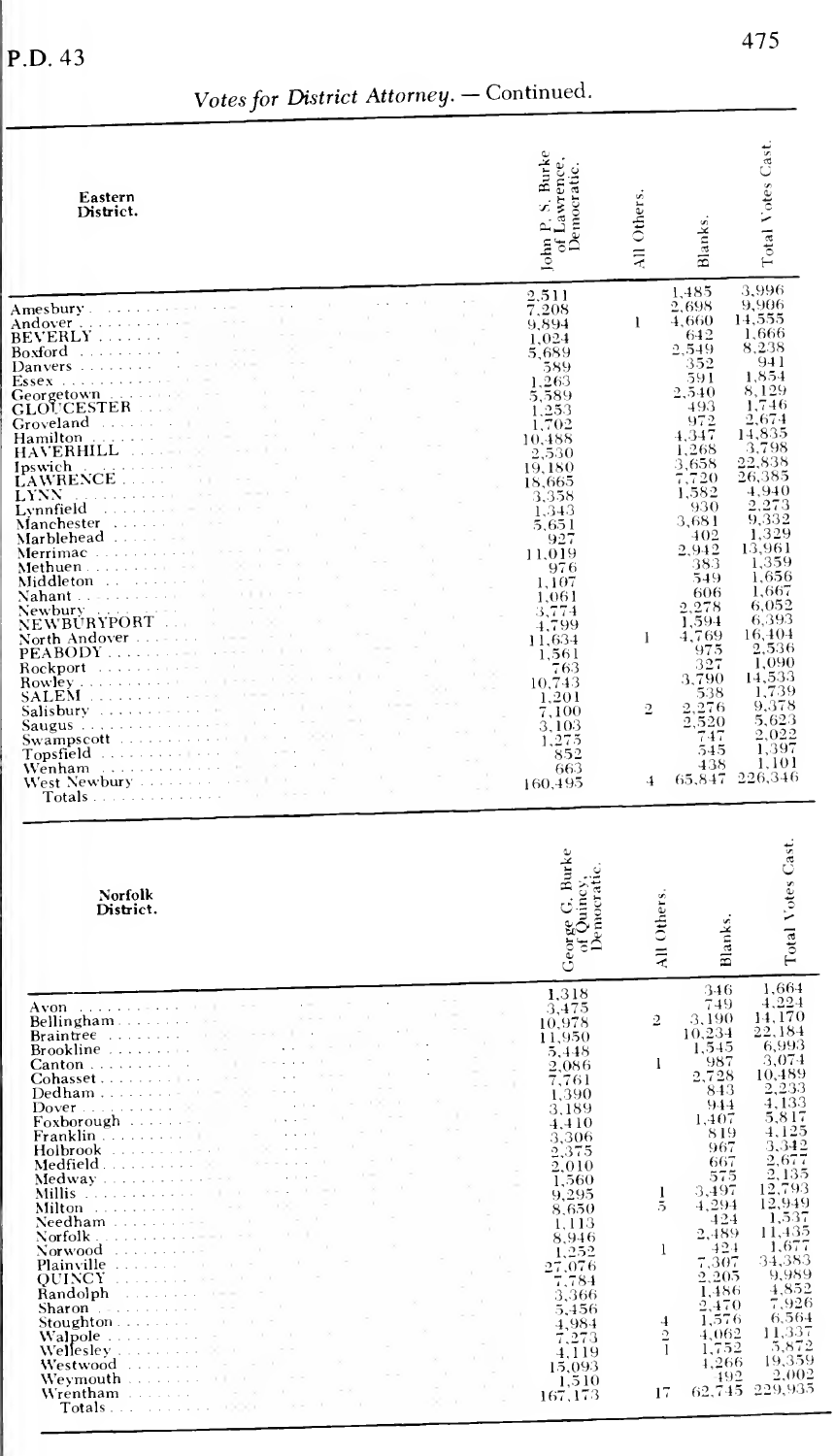| Plymouth<br>District.                                                                                                                                                                                                                                                                                                                                                                                                                                                       |                                                                                                                                                                                              | Thomas E. Finnerty<br>of Norwell,<br>Democratic.                                                                                                                                                                                                                          | Stanley Littlefield<br>of Abington,<br>Republican,<br>k,                                                                                                                                                                                                                    | All Others.              | Blanks.                                                                                                                                                                                                                                        | Total Votes Cast.                                                                                                                                                                                                                                                                                                                                 |
|-----------------------------------------------------------------------------------------------------------------------------------------------------------------------------------------------------------------------------------------------------------------------------------------------------------------------------------------------------------------------------------------------------------------------------------------------------------------------------|----------------------------------------------------------------------------------------------------------------------------------------------------------------------------------------------|---------------------------------------------------------------------------------------------------------------------------------------------------------------------------------------------------------------------------------------------------------------------------|-----------------------------------------------------------------------------------------------------------------------------------------------------------------------------------------------------------------------------------------------------------------------------|--------------------------|------------------------------------------------------------------------------------------------------------------------------------------------------------------------------------------------------------------------------------------------|---------------------------------------------------------------------------------------------------------------------------------------------------------------------------------------------------------------------------------------------------------------------------------------------------------------------------------------------------|
| Abington<br>Bridgewater<br>BROCKTON<br>Carver<br>Duxbury<br>East Bridgewater<br>Halifax<br>$\bar{L}$<br>Hanover<br>Hanson<br>Hingham<br>Hull<br>$\approx 2$<br>Kingston<br>Kingston<br>Lakeville<br>Marion<br>Marshfield<br>Mattapoisett.<br>Middleborough<br>Norwell<br>$\mathcal{L}(\mathcal{A})$ . The $\mathcal{L}(\mathcal{A})$<br>Pembroke<br>Plymouth<br>Plympton<br>Rochester<br>Rockland<br>Scituate<br>Wareham<br>West Bridgewater<br>Whitman New York<br>Totals. | and a series<br>$\chi$<br>÷.<br>$\begin{array}{ccc} \ast & \circ & \circ \\ \ast & \circ & \circ \\ \end{array}$<br>$\hat{\mathbf{v}}$<br>×<br>$\chi$<br>$\mathcal{X}$ is $\mathcal{X}$<br>R | 1,424<br>$\frac{2,244}{13,687}$<br>610<br>1,369<br>$1,412$<br>$731$<br>$1,829$<br>$1,080$<br>$3,489$<br>2,148<br>1,132<br>715<br>473<br>3,519<br>821<br>2,144<br>1,560<br>$\frac{1,903}{3,706}$<br>198<br>288<br>2,625<br>$3,290$<br>$2,352$<br>$957$<br>2, 114<br>57,820 | $\frac{2,722}{1,722}$<br>9,678<br>$\frac{193}{2,248}$<br>1,489<br>665<br>$^{1,924}_{1,268}$<br>3,499<br>1,175<br>906<br>806<br>781<br>2,545<br>1,186<br>2,144<br>1,468<br>1,511<br>3,183<br>279<br>367<br>1,793<br>$\frac{2.457}{2.085}$<br>$\frac{1,370}{2,223}$<br>51,987 | 1<br>ı<br>$\overline{2}$ | 78<br>300<br>$\frac{1,759}{51}$<br>190<br>307<br>$\frac{79}{72}$<br>$\frac{172}{112}$<br>$\frac{686}{237}$<br>103<br>98<br>132<br>307<br>148<br>301<br>173<br>169<br>806<br>$\frac{29}{39}$<br>164<br>384<br>297<br>119<br>$\frac{231}{7,471}$ | $4,224$<br>$4,266$<br>$25,124$<br>$1,154$<br>$3,807$<br>$3,208$<br>$1,475$<br>$3,925$<br>$3,925$<br>$\frac{2,460}{7,674}$<br>$3,560$<br>$2,141$<br>$\begin{array}{c} 1,619 \\ 1,386 \\ 6,372 \end{array}$<br>$\frac{2.155}{4.589}$<br>3,201<br>3,584<br>7,695<br>506<br>694<br>4,582<br>$\frac{6,131}{4,731}$<br>$\frac{2,446}{4,568}$<br>117,280 |
| Bristol<br>District.                                                                                                                                                                                                                                                                                                                                                                                                                                                        |                                                                                                                                                                                              | Richard Cary Paull<br>of Westport,<br>Republican,                                                                                                                                                                                                                         | John A. Tierney<br>of New Bedford,<br>Democratic,                                                                                                                                                                                                                           | All Others.              | <b>Blanks</b>                                                                                                                                                                                                                                  | Total Votes Cast                                                                                                                                                                                                                                                                                                                                  |
| Acushnet<br>ATTLEBORO<br>Berkley<br>Dartmouth<br>Dighton<br>Easton.<br>Fairhaven<br>FALL RIVER<br>Freetown<br>Mansfield<br><b>NEW BEDFORD</b><br>North Attlehorough<br>Norton<br>Raynham<br>Rehoboth<br>Seekonk<br>Somerset<br>Swansea<br>TAUNTON<br>Westport<br>Totals                                                                                                                                                                                                     |                                                                                                                                                                                              | 698<br>2,585<br>$2,\frac{555}{790}$<br>530<br>1,692<br>$\frac{1,525}{6,354}$<br>506<br>1,041<br>7,461<br>$\frac{1,986}{774}$<br>$\begin{array}{r} 948 \\ 825 \\ 1,421 \\ 1,975 \end{array}$<br>1,593<br>3,302<br>2,183<br>0.108                                           | $\frac{2,712}{5,132}$<br>329<br>4,947<br>$\frac{835}{2,273}$<br>3,983<br>21,192<br>964<br>2,065<br>23,956<br>3,413<br>1,635<br>1.454<br>996<br>1,995<br>4,610<br>3,154<br>9,663<br>$\frac{2,015}{97,323}$                                                                   | I<br>$\ddagger$          | 115<br>533<br>-39<br>$\frac{274}{74}$<br>410<br>346<br>2,639<br>$-54$<br>271<br>1,260<br>410<br>175<br>177<br>112<br>130<br>340<br>220<br>$\frac{1,327}{128}$<br>021                                                                           | $\begin{array}{c} 3,525 \\ 8,250 \\ 590 \end{array}$<br>8,012<br>$1,439$<br>$1,4375$<br>$5,851$<br>$30,185$<br>$1,524$<br>$2,277$<br>3,377<br>32,681<br>5,809<br>$\frac{2,584}{2,579}$<br>1,933<br>3,546<br>$6,925$<br>$4,967$<br>$14,292$<br>$4,326$<br>$46,770$                                                                                 |

#### Votes for District Attorney. - Continued.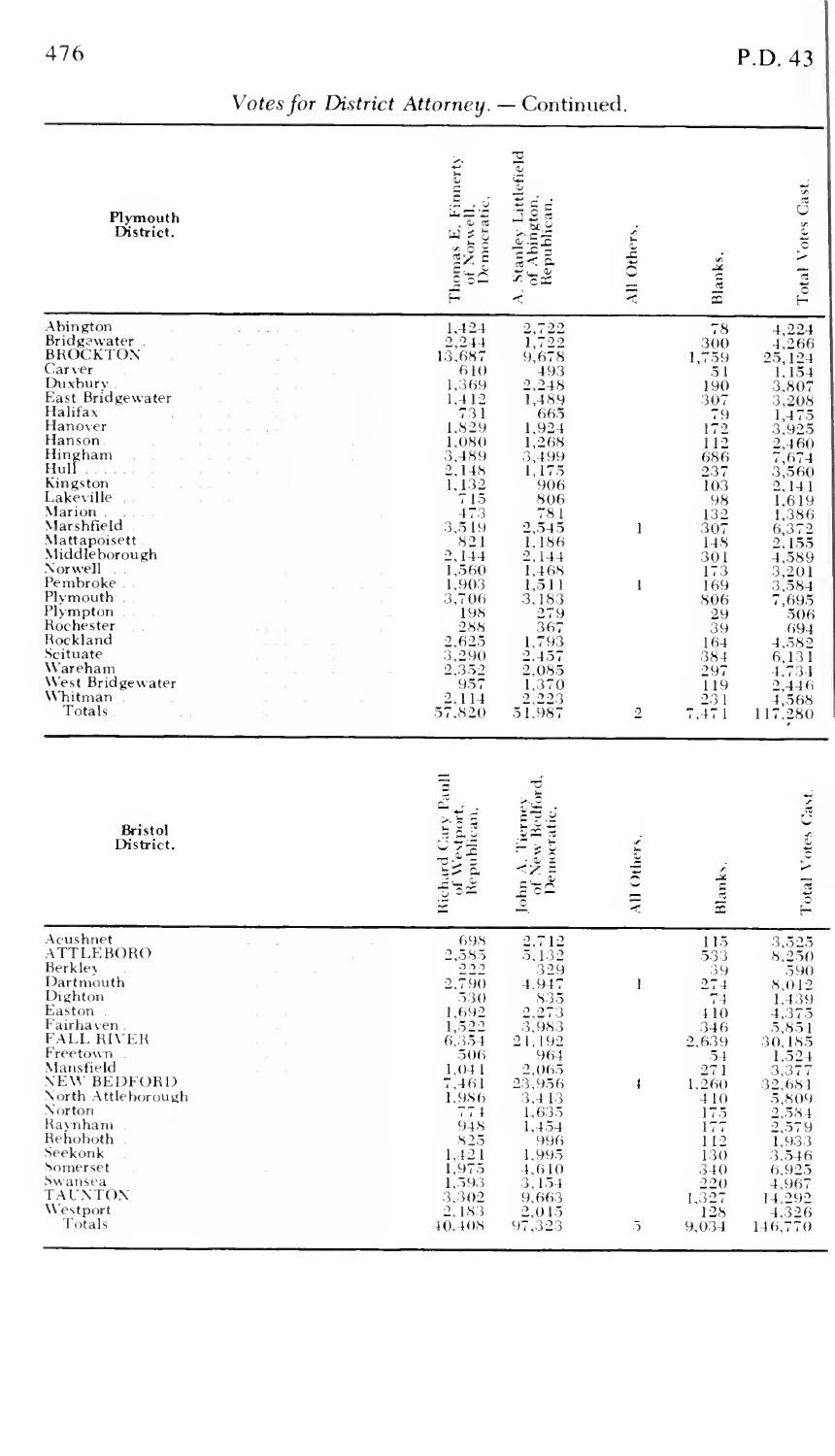## Votes for District Attorney. — Continued.

| Cape & Islands<br>District.                                                                                                                                                                                                                                                                                                                                                                                        | s.<br>kollin<br>publ<br>Philip                                                                                                                                                                          | All Others                                  | Blanks                                                                                                                                                                                 | Total Votes Cast.                                                                                                                                                                                 |
|--------------------------------------------------------------------------------------------------------------------------------------------------------------------------------------------------------------------------------------------------------------------------------------------------------------------------------------------------------------------------------------------------------------------|---------------------------------------------------------------------------------------------------------------------------------------------------------------------------------------------------------|---------------------------------------------|----------------------------------------------------------------------------------------------------------------------------------------------------------------------------------------|---------------------------------------------------------------------------------------------------------------------------------------------------------------------------------------------------|
| Barnstable<br>Bourne<br>Brewster.<br>The Committee of<br>Chatham.<br>Chilmark<br>Dennis<br>Eastham<br>Edgartown<br>Falmouth.<br>Gay Head<br>Gosnold<br>Harwich<br>Mashpee<br>$\sim$<br>Nantucket<br>Oak Bluffs<br>Orleans<br>$\sim$ .<br>Provincetown<br>Sandwich<br>Tisbury<br>$\sim$ $\sim$<br>Truro<br>$\sim$<br>- 1<br>Wellfleet<br>$\mathbb{R}^2$<br>With the<br>West Tisbury<br>$\sim$<br>Yarmouth<br>Totals | 7,549<br>$\frac{2,294}{1,331}$<br>2.168<br>174<br>3,624<br>1,095<br>670<br>5,196<br>32<br>39<br>2,709<br>785<br>1,089<br>572<br>1,851<br>806<br>1,765<br>560<br>$-400$<br>690<br>249<br>5,159<br>41,107 | T<br>$\overline{2}$<br>$\overline{a}$<br>14 | 2,126<br>991<br>375<br>426<br>65<br>909<br>257<br>269<br>1.747<br>55<br>$\mathfrak{S}$<br>582<br>180<br>393<br>262<br>424<br>531<br>523<br>305<br>142<br>266<br>141<br>1,628<br>12,605 | 9,682<br>3,285<br>1,706<br>2,594<br>239<br>4,535<br>1,352<br>939<br>6.947<br>S7<br>47<br>3,291<br>965<br>1,482<br>834<br>2,275<br>1,337<br>2,288<br>1.165<br>542<br>956<br>391<br>6,787<br>53,726 |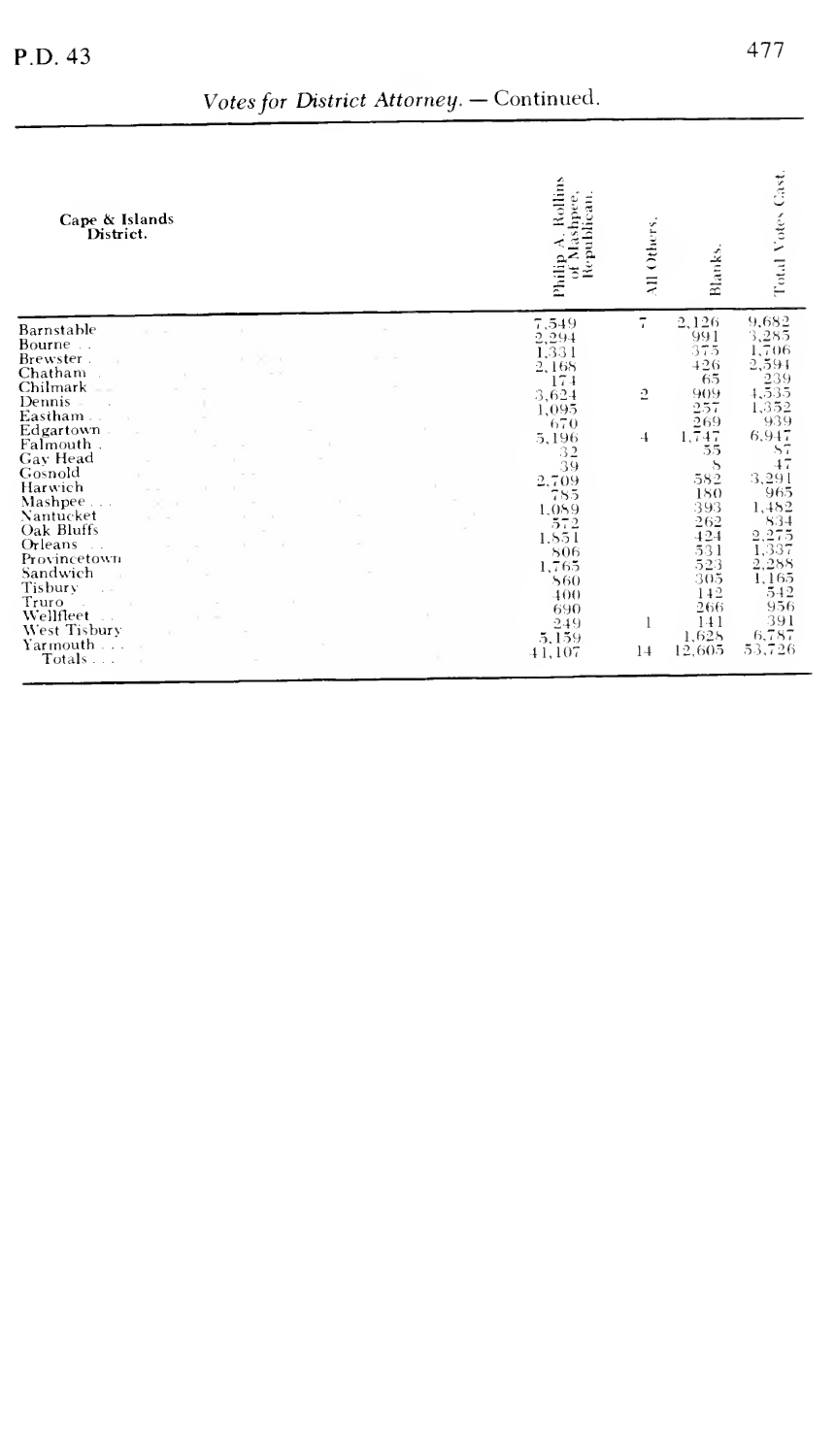| 478                 |                                           | P.D. 43     |
|---------------------|-------------------------------------------|-------------|
|                     | Votes for District Attorney. - Continued. |             |
| Middle<br>District. | ,<br>Š                                    | á<br>ē<br>3 |

| <br>District.                                         |                                                                                                                                                                                                                                                                                                              | of Worces<br>William T | Total Votes<br>All Others.<br>Blanks.                   |
|-------------------------------------------------------|--------------------------------------------------------------------------------------------------------------------------------------------------------------------------------------------------------------------------------------------------------------------------------------------------------------|------------------------|---------------------------------------------------------|
| Asmourunam<br>Athol - Anna ann an Aonaichte<br>Auburn | $\sim$<br>$\sim 10^{-1}$<br>¥                                                                                                                                                                                                                                                                                | 885<br>2,332           | 291<br>1.176<br>721<br>3.053                            |
|                                                       |                                                                                                                                                                                                                                                                                                              | 4,681                  | 1,453<br>6.134                                          |
|                                                       |                                                                                                                                                                                                                                                                                                              | 1,160                  | 401<br>1,561                                            |
|                                                       |                                                                                                                                                                                                                                                                                                              | -511<br>1,714          | 221<br>-732<br>313<br>2.027                             |
|                                                       |                                                                                                                                                                                                                                                                                                              | -513                   | 250<br>763                                              |
|                                                       |                                                                                                                                                                                                                                                                                                              | 891                    | 272<br>1.163                                            |
|                                                       |                                                                                                                                                                                                                                                                                                              | 504                    | 191<br>695                                              |
|                                                       |                                                                                                                                                                                                                                                                                                              | 1,030<br>3.464         | 320<br>1.350<br>1,037<br>$-1.501$                       |
|                                                       |                                                                                                                                                                                                                                                                                                              | 918                    | 330<br>1,248                                            |
|                                                       |                                                                                                                                                                                                                                                                                                              | 1.848                  | 725<br>2,573                                            |
|                                                       |                                                                                                                                                                                                                                                                                                              | - 457                  | 181<br>-638                                             |
|                                                       |                                                                                                                                                                                                                                                                                                              | 10.781<br>5,080        | $\mathbf{I}$<br>2,702<br>13.484<br>1.424<br>6.504       |
|                                                       |                                                                                                                                                                                                                                                                                                              | 2,977                  | 945<br>3,922                                            |
|                                                       |                                                                                                                                                                                                                                                                                                              | - 582                  | 199<br>781                                              |
|                                                       |                                                                                                                                                                                                                                                                                                              | 869<br>2,814           | 475<br>1.344                                            |
|                                                       |                                                                                                                                                                                                                                                                                                              | 1,170                  | 2,120<br>4,934<br>$+72$<br>1.642                        |
|                                                       |                                                                                                                                                                                                                                                                                                              | - 358                  | 155<br>513                                              |
|                                                       |                                                                                                                                                                                                                                                                                                              | 1.074                  | 440<br>1,514                                            |
|                                                       |                                                                                                                                                                                                                                                                                                              | 2,305<br>8,209         | 636<br>2.941<br>2,314<br>10,523                         |
|                                                       |                                                                                                                                                                                                                                                                                                              | 2,102                  | 690<br>2,792                                            |
|                                                       |                                                                                                                                                                                                                                                                                                              | - 607                  | 295<br>902                                              |
|                                                       |                                                                                                                                                                                                                                                                                                              | 5.497                  | 1.858<br>7,355                                          |
|                                                       |                                                                                                                                                                                                                                                                                                              | 3,176<br>- 514         | 859<br>4,035<br>-94<br>605                              |
|                                                       |                                                                                                                                                                                                                                                                                                              | 135                    | 75<br>210                                               |
|                                                       |                                                                                                                                                                                                                                                                                                              | 1.092                  | 367<br>1,459                                            |
|                                                       |                                                                                                                                                                                                                                                                                                              | 2,506<br>2,856         | 827<br>3,333<br>1.296<br>4.152                          |
|                                                       | Athol<br>Auburn<br>Berlin<br>Berlin<br>Berlin<br>Berlin<br>Berlin<br>Berlin<br>Berlin<br>Clinton<br>Clinton<br>Clinton<br>Clinton<br>Clinton<br>Crince Crince<br>Grafton<br>Hardwick<br>Hardwick<br>Hardwick<br>Hardwick<br>Hardwick<br>Hardwick<br>Hardwick<br>Hardwick<br>Hardwick<br>Hardwick<br>Linceste | 228                    | -328<br>100                                             |
|                                                       |                                                                                                                                                                                                                                                                                                              | 1,673                  | 2,420<br>I<br>746                                       |
|                                                       |                                                                                                                                                                                                                                                                                                              | 1,009<br>296           | 1,370<br>-361<br>119<br>-415                            |
|                                                       |                                                                                                                                                                                                                                                                                                              | I76                    | -55<br>231                                              |
|                                                       |                                                                                                                                                                                                                                                                                                              | -452                   | 211<br>663                                              |
|                                                       |                                                                                                                                                                                                                                                                                                              | 184                    | -56<br>240                                              |
|                                                       | $\sim$                                                                                                                                                                                                                                                                                                       | 886<br>6,406           | 1,160<br>274<br>1,983<br>1<br>8,390                     |
|                                                       |                                                                                                                                                                                                                                                                                                              | 1.573                  | 668<br>2,241                                            |
|                                                       |                                                                                                                                                                                                                                                                                                              | 3,377                  | 5,206<br>1,829                                          |
|                                                       |                                                                                                                                                                                                                                                                                                              | 2,495<br>1.086         | 3,296<br>801                                            |
|                                                       |                                                                                                                                                                                                                                                                                                              | 1.184                  | 407<br>1,493<br>568<br>1,752                            |
|                                                       |                                                                                                                                                                                                                                                                                                              | 1.183                  | 182<br>1,665                                            |
|                                                       |                                                                                                                                                                                                                                                                                                              | 1,344                  | 316<br>1.660                                            |
|                                                       | rasson<br>Petersham<br>Princeton<br>Princeton<br>Princeton<br>Royalston<br>Shutland<br>Shutland<br>Shutland<br>Shutland<br>Shutland<br>Shutland<br>Shutland<br>Shutland<br>Templeton<br>Charles Shutland<br>Warren<br>West Brookfiel<br>Warren<br>West Brookfiel<br>Warren<br>West Brookfiel<br>             | - 952<br>2.312         | 1<br>416<br>1,369<br>2,897<br>585                       |
|                                                       |                                                                                                                                                                                                                                                                                                              | -961                   | 297<br>1,258                                            |
|                                                       | $\begin{array}{r} 901\ 1064\ 1.964\ 1.964\ 1.343\ 1.343\ 1.343\ 1.2469\ 1.540\ 1.540\ 1.569\ 1.569\ 1.569\ 1.569\ 1.569\ 1.569\ 1.569\ 1.569\ 1.569\ 1.569\ 1.569\ 1.569\ 1.569\ 1.569\ 1.569\ 1.569\ 1.569\ 1.569\ 1.569\ 1.569\ 1.56$                                                                      |                        | 1.301<br>4,842                                          |
|                                                       |                                                                                                                                                                                                                                                                                                              |                        | 540<br>$2,50 +$                                         |
|                                                       |                                                                                                                                                                                                                                                                                                              |                        | 262<br>- 892<br>1,362<br>۰,<br>4,657                    |
|                                                       |                                                                                                                                                                                                                                                                                                              |                        | $\mathbf{I}$<br>379                                     |
|                                                       |                                                                                                                                                                                                                                                                                                              |                        | $\frac{1,723}{1,581}$<br>312                            |
|                                                       |                                                                                                                                                                                                                                                                                                              | 159,126                | $\mathbf{I}$<br>13,706<br>57,404<br>53,082 212,216<br>S |
|                                                       |                                                                                                                                                                                                                                                                                                              |                        |                                                         |

## $-$  Continued.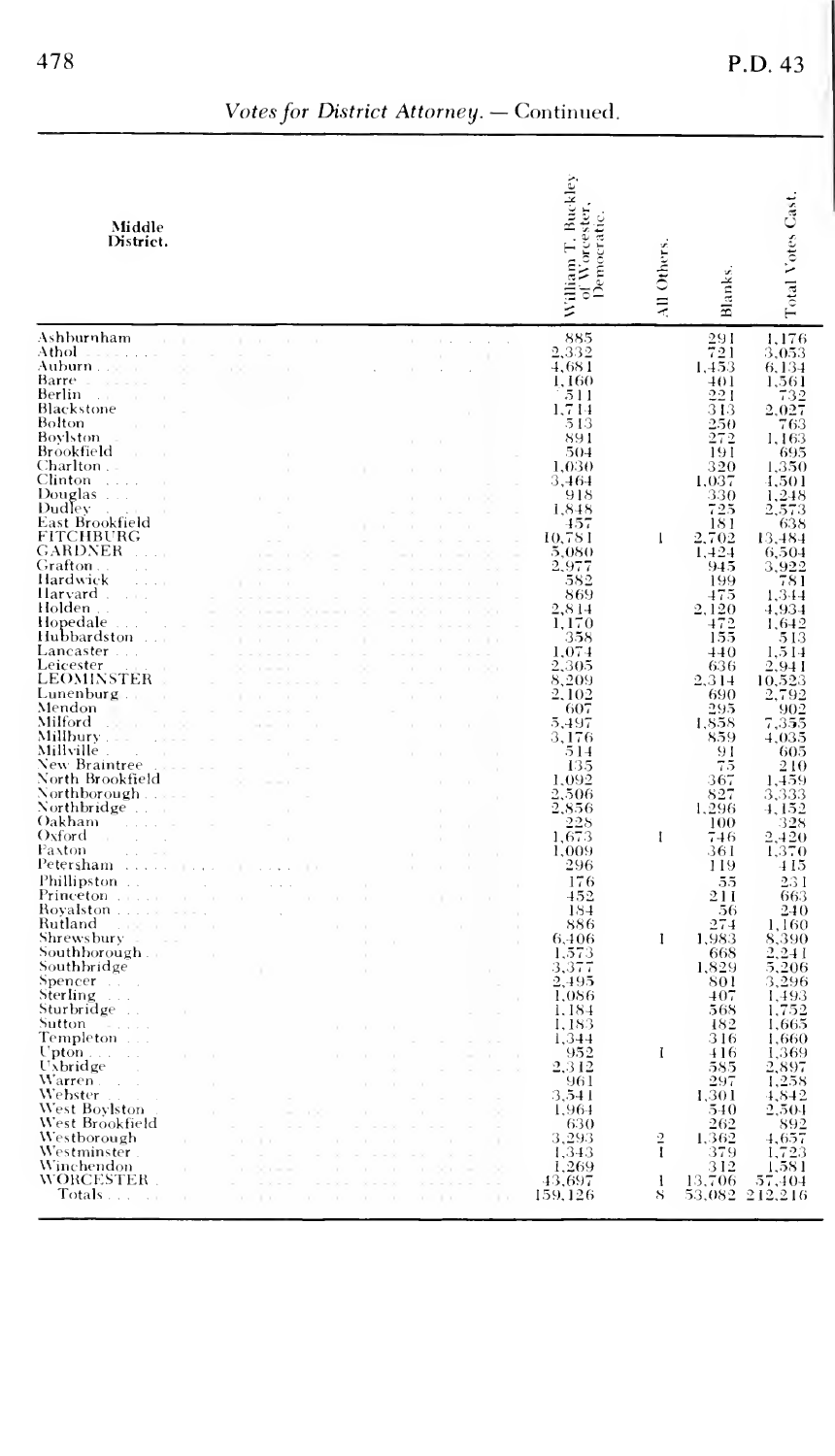# Votes for District Attorney. - Continued.

| Western<br>District.                                                                                                                                                                                                                                                                                        | Matthew J. Ryan.<br>Springfield<br>of Springfiel<br>Democratic.                                                                                                | All Others     | Blanks.                                                                                                                                                | <b>Total Votes Cast</b>                                                                                                                                             |
|-------------------------------------------------------------------------------------------------------------------------------------------------------------------------------------------------------------------------------------------------------------------------------------------------------------|----------------------------------------------------------------------------------------------------------------------------------------------------------------|----------------|--------------------------------------------------------------------------------------------------------------------------------------------------------|---------------------------------------------------------------------------------------------------------------------------------------------------------------------|
| $\bar{\chi}$<br>Adams<br>Agawam<br>Afiord<br>Becket<br>Bennfield<br>Bennfield<br>Cheshire<br>Cheshire<br>Cheshire<br>Cheshire<br>Charles<br>Charles<br>Dalton<br>Formule<br>Formule<br>Francock<br>Hingden<br>Hancock<br>Hingden<br>Hancock<br>Hingden<br>Hancock<br>Lingden<br>Hancock<br>Lin<br>$\bar{L}$ | 3,413<br>4,707<br>108<br>177<br>291<br>548<br>878<br>261<br>15,427<br>463<br>2.035<br>2.956<br>314<br>149<br>271<br>1.362<br>996<br>151<br>391<br>325<br>9.566 | $\overline{4}$ | 881<br>1.814<br>-48<br>106<br>85<br>152<br>228<br>79<br>3,732<br>$10-1$<br>170<br>1.419<br>136<br>4.5<br>97<br>1.040<br>252<br>53<br>86<br>85<br>5.245 | 4.294<br>6,521<br>156<br>283<br>376<br>700<br>1.106<br>340<br>19.163<br>567<br>2,505<br>4,375<br>450<br>194<br>368<br>2.402<br>1,248<br>204<br>477<br>110<br>14,811 |
|                                                                                                                                                                                                                                                                                                             | 562<br>844<br>1.012<br>4,821<br>4,289<br>1,795<br>160<br>170<br>-32                                                                                            | $\overline{a}$ | 343<br>960<br>869<br>1,607<br>1.003<br>485<br>69<br>50<br>14                                                                                           | 905<br>1.804<br>1,881<br>6,432<br>5,292<br>2,280<br>229<br>220<br>46                                                                                                |
|                                                                                                                                                                                                                                                                                                             | 46<br>212<br>4,697<br>-156<br>3,215<br>101<br>10,867                                                                                                           | 1<br>ı         | -2.2<br>116<br>1.270<br>135<br>893<br>24<br>8.284                                                                                                      | 68<br>328<br>5,968<br>291<br>4.108<br>125<br>19,152                                                                                                                 |
| Rushmond<br>Russell<br>Savoy<br>Savoy<br>Savoy<br>Sheffield<br>Sheffield<br>Springfield<br>Tolland<br>Tolland<br>Tyringhan<br>Tyringhan<br>Wals<br>West Springfield<br>West Springfield<br>West Sheckbridge<br>West Sheckbridge<br>West Sheckbridge<br>West Sheckb                                          | $-420$<br>382<br>121<br>106<br>541<br>1.659<br>25,527<br>729<br>66<br>96<br>253                                                                                |                | 144<br>85<br>58<br>36<br>275<br>283<br>13,495<br>301<br>15<br>31<br>58<br>35                                                                           | 564<br>467<br>179<br>142<br>816<br>1,942<br>39,022<br>1,030<br>81<br>127<br>311<br>129                                                                              |
| Williamstown<br>Windsor<br>Totals                                                                                                                                                                                                                                                                           | 94<br>6,428<br>- 337<br>8,742<br>2.731<br>1.908<br>155<br>128,063                                                                                              | 1<br>Ħ         | 2,478<br>127<br>2,130<br>1,480<br>747<br>38<br>54,117                                                                                                  | 8.906<br>464<br>10,873<br>4,211<br>2.655<br>193<br>182.191                                                                                                          |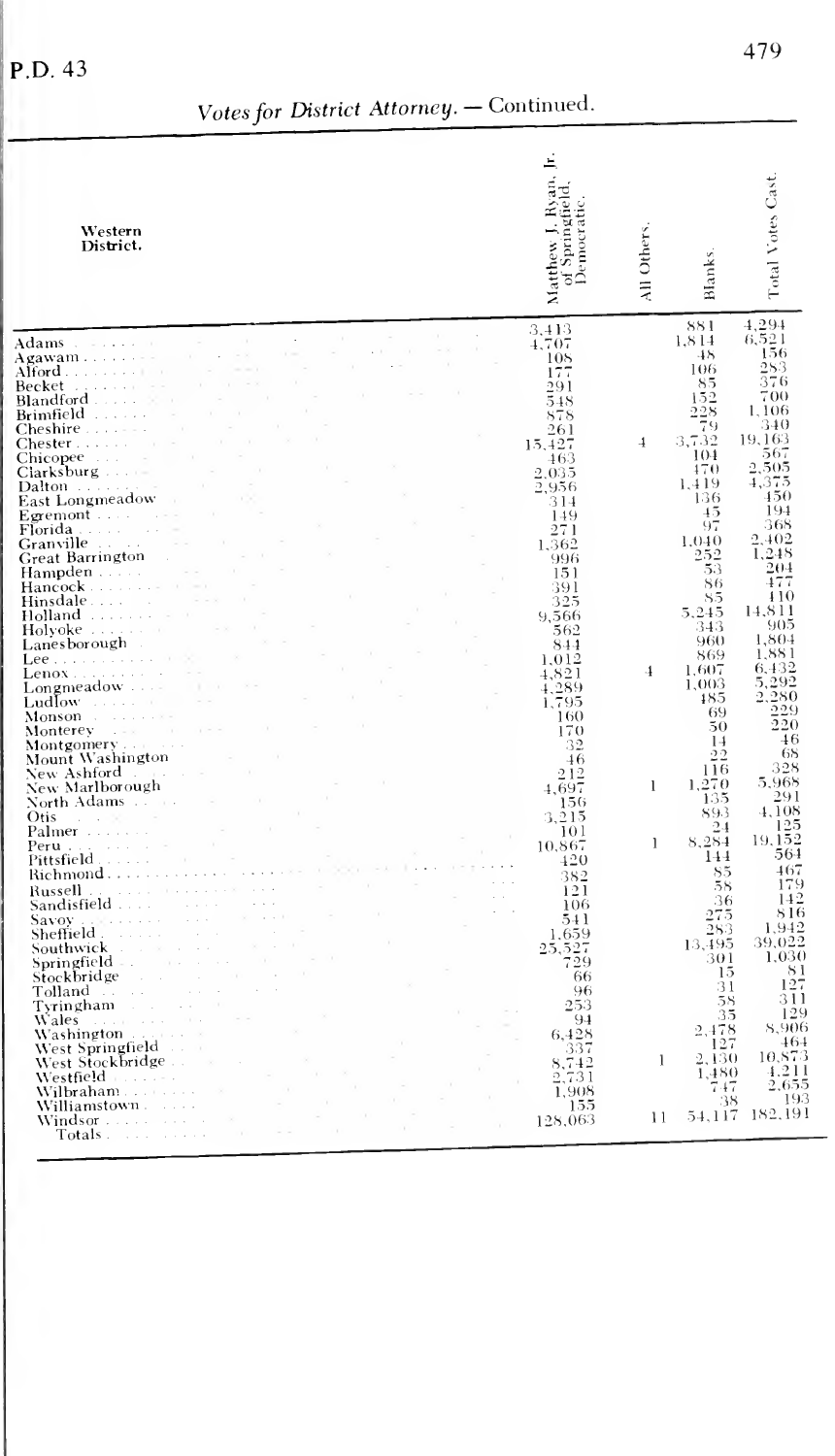| 480 |                                           | P.D. 43 |
|-----|-------------------------------------------|---------|
|     | Votes for District Attorney. - Concluded. |         |

| Amherst <sub>–</sub> 1<br>3,858<br>5,819<br>1,961<br>$\sim$<br>k.<br>÷<br>.  Ashfield<br>341<br>166<br>507<br>$\sim$ $\sim$<br>n.<br>Belchertown .<br>1,239<br>327<br>1,566<br>Bernardston .<br>433<br>123<br>556<br>V.<br>Buckland<br>-494<br>208<br>702<br>$\infty$ .<br>Charlemont<br>261<br>109<br>370<br>$\sim 10$<br>Chesterfield<br>205<br>63<br>268<br>Colrain<br>374<br>90<br>464<br>$\sim$<br>Conway<br>300<br>ı<br>128<br>429<br>Cummington<br>Deerfield<br>227<br>-43<br>270<br>$\sim 10^{-1}$<br>Deerfield<br>1,250<br>1,583<br>333<br>Easthampton<br>4.437<br>904<br>5.341<br>$Erying$<br>$-407$<br>72<br>479<br>$\sim$<br>Gill<br>333<br>437<br><b>Services</b><br>104<br>Goshen<br>158<br>38<br>196<br>Granby<br>1.176<br>347<br>1.523<br>Greenfield<br>4.203<br>2.459<br>6.662<br>÷<br>Hadley<br>1,339<br>243<br>1.582<br>÷<br>Hatfield<br>$\sim$<br>1.009<br>184<br>1.193<br><b>COLLECTION</b><br>$\frac{2}{\alpha}$<br>Hawley<br>-46<br>29<br>75<br>$\sim 100$<br>Heath<br>102<br>42<br>$1-1-1$<br>Huntington <b>a</b><br>387<br>121<br>508<br>Leverett<br>5<br>323<br>143<br>$-471$<br>Leyden<br>133<br>57<br>190<br>Middlefield .<br>- 88<br>31<br>119<br>Monroe<br>63<br>12<br>75<br>7<br>Montague<br>2,653<br>595<br>3.255<br>$\sim$<br>$\frac{1}{2}$<br>New Salem .<br>165<br>71<br>238<br>Northampton<br>9.724<br>7.822<br>1.902<br>Northfield<br>694<br>258<br>952<br>Orange<br>1.254<br>375<br>1.629<br>$\sim 10^{-1}$<br>Pelham<br>259<br>$11-1$<br>373<br>Plainfield .<br>-98<br>23<br>121<br>Rowe<br>112<br>51<br>163<br>$\sim$<br>Shelburne .<br>495<br>179<br>674<br>Shutesbury .<br>176<br>76<br>252<br>South Hadley<br>4.850<br>1.009<br>5,859<br>Southampton<br>963<br>243<br>1.206<br>Sunderland<br>588<br>164<br>753<br>1<br><b>Ware</b><br>2.656<br>876<br>3,532<br>Warwick<br>136<br>60<br>196<br>Wendell<br>182<br>115<br>67 | Northwestern<br>District. | South Hadley.<br>John M. Callahan<br>of South Hadley<br>Democratic. | All Others.<br>Blanks. | Total Votes Cast. |
|----------------------------------------------------------------------------------------------------------------------------------------------------------------------------------------------------------------------------------------------------------------------------------------------------------------------------------------------------------------------------------------------------------------------------------------------------------------------------------------------------------------------------------------------------------------------------------------------------------------------------------------------------------------------------------------------------------------------------------------------------------------------------------------------------------------------------------------------------------------------------------------------------------------------------------------------------------------------------------------------------------------------------------------------------------------------------------------------------------------------------------------------------------------------------------------------------------------------------------------------------------------------------------------------------------------------------------------------------------------------------------------------------------------------------------------------------------------------------------------------------------------------------------------------------------------------------------------------------------------------------------------------------------------------------------------------------------------------------------------------------------------------------------------------------------------------------------------------------------------------|---------------------------|---------------------------------------------------------------------|------------------------|-------------------|
| Whatelv<br>371<br>112<br>483<br>$\sim 10^{-1}$<br>Williamsburg<br>163<br>646<br>809<br>Worthington.<br>$\frac{218}{47,724}$<br>67<br>285<br>Totals<br>62,552<br>14,812<br>16<br>$\sim 1$                                                                                                                                                                                                                                                                                                                                                                                                                                                                                                                                                                                                                                                                                                                                                                                                                                                                                                                                                                                                                                                                                                                                                                                                                                                                                                                                                                                                                                                                                                                                                                                                                                                                             | Westhampton .             | 267                                                                 | 70                     | 337               |

#### for District Attorney. - Concluded.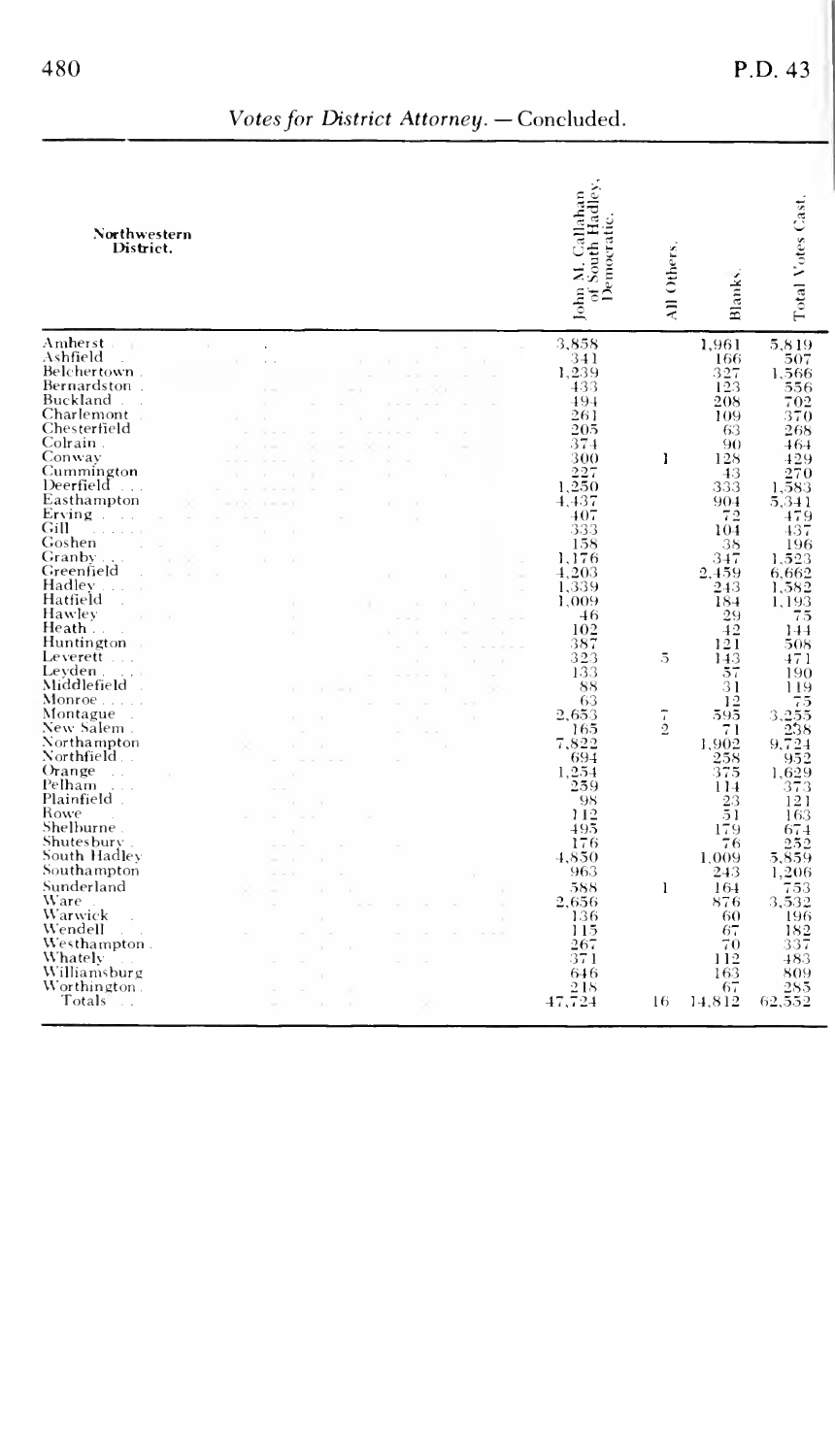#### Barnstable County.

| Cities and<br>Towns.                                                                                                                                                                                                                                                                                                                                                                                                                                  | Edward A. Crowell<br>of Dennis,<br>Republican.                                                                                                                                                                             | All Others                                                                                                                                                                                                                                                                                     | Blanks.                                                                                                                                                                                                                                                        | Total Votes Cast.                          |
|-------------------------------------------------------------------------------------------------------------------------------------------------------------------------------------------------------------------------------------------------------------------------------------------------------------------------------------------------------------------------------------------------------------------------------------------------------|----------------------------------------------------------------------------------------------------------------------------------------------------------------------------------------------------------------------------|------------------------------------------------------------------------------------------------------------------------------------------------------------------------------------------------------------------------------------------------------------------------------------------------|----------------------------------------------------------------------------------------------------------------------------------------------------------------------------------------------------------------------------------------------------------------|--------------------------------------------|
| Barnstable<br>Bourne<br>Brewster<br>Chatham .<br>Dennis<br>Eashtam<br>Falmouth<br>Harwich .<br>Mashpee<br>Orleans<br>Provincetown<br>Sandwich<br>$Truro$<br>Wellfleet<br>Yarmouth<br>$Totals$                                                                                                                                                                                                                                                         | $7,269$<br>$2,136$<br>$1,295$<br>$2,134$<br>3,426<br>1,075<br>4,752<br>2,593<br>696<br>1,821<br>783<br>1,710<br>387<br>695<br>5,038<br>35,808                                                                              | 10<br>1<br>$\cdot$<br>3<br>18                                                                                                                                                                                                                                                                  |                                                                                                                                                                                                                                                                |                                            |
| Berkshire County.                                                                                                                                                                                                                                                                                                                                                                                                                                     |                                                                                                                                                                                                                            |                                                                                                                                                                                                                                                                                                |                                                                                                                                                                                                                                                                |                                            |
| Cities and<br>Towns.                                                                                                                                                                                                                                                                                                                                                                                                                                  | of Pittsfield,<br>Democratic.<br>Peter G. Arlos                                                                                                                                                                            | $1) \begin{array}{l} \text{1)ale T. Read} \\ \text{of Becker.} \\ \text{Repeket.} \end{array}$                                                                                                                                                                                                 | of Pittsfield.<br>Independent.<br>Mary L. Murph                                                                                                                                                                                                                | Total Votes Cast<br>All Others.<br>Blanks. |
| Adams<br>Alford<br>Becket<br>Cheshire<br>Clarksburg<br>Dalton<br>Egremont<br>∟gremont<br>Florida<br>Crest P<br>Great Barrington<br>Hancock<br>Hinsdale<br>Lanesborough.<br>Monterey<br>Mount Washington<br>New Ashford<br>New Marlborough<br>NORTH ADAMS<br>Otis $\ldots$<br>Peru<br>PITTSFIELD<br>Richmond<br>Sandisfield).<br>Savoy<br>Sheffield<br>Stockbridge<br>Tyringham<br>Washington<br>West Stockbridge<br>Williamstown<br>Windsor<br>Totals | 2,770<br>47<br>99<br>678<br>304<br>1,201<br>123<br>109<br>1,004<br>90<br>$\frac{240}{418}$<br>$\frac{418}{842}$<br>783<br>7<br>12<br>31<br>97<br>3,282<br>96<br>5()<br>10,913<br>211<br>246<br>302<br>205<br>913<br>25,483 | 1,043<br>78<br>122<br>$\frac{296}{211}$<br>1.037<br>249<br>-58<br>948<br>71<br>169<br>359<br>605<br>805<br>121<br>5<br>31<br>32<br>169<br>1,917<br>114<br>$5-1$<br>5,554<br>273<br>71<br>86<br>$-13$<br>82<br>443<br>553<br>$\overline{5}$ l<br>18<br>69<br>48<br>201<br>1,338<br>78<br>17,169 | $\begin{array}{r} 345 \\ 25 \\ 39 \end{array}$<br>92<br>40<br>216<br>55<br>18<br>239<br>36<br>$-5-1$<br>$9-4$<br>227<br>$\begin{array}{c} 184 \\ 21 \end{array}$<br>38<br>490<br>33<br>14<br>1,691<br>66<br>15<br>94<br>137<br>$\frac{284}{28}$<br>84<br>4,664 | 1<br>$\overline{1}$<br>13<br>19<br>9<br>43 |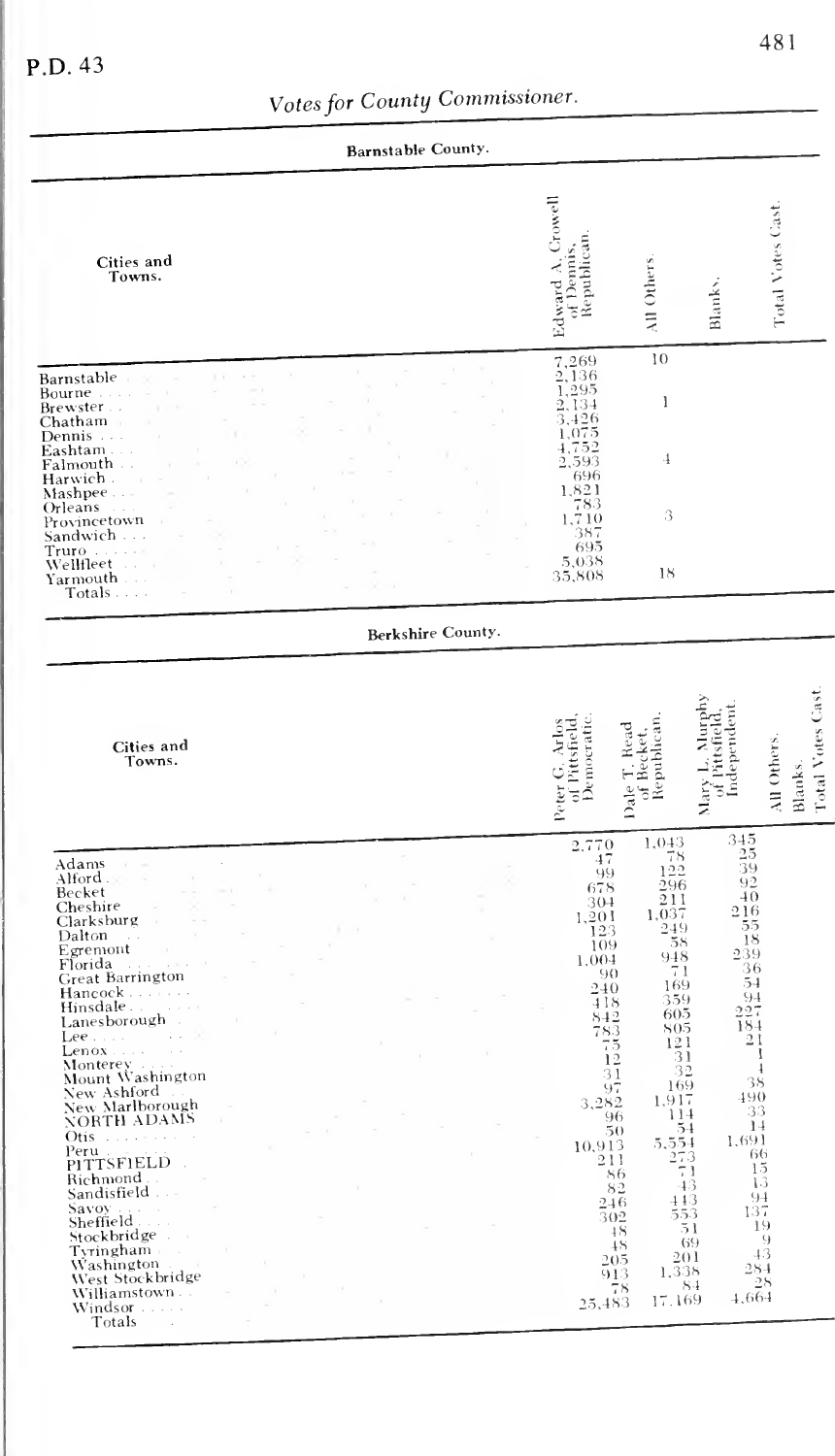Votes for County Commissioner. - Continued.

| Bristol County,                                                                                                                                                                                                                                                                                                            |                                                                                                                                                                                                                                                    | Essex County,                                                                                                                                                                                                                                                                                                                                                                                                                                                                                                                                                                                                                                                                                                                                                                                                                                                                                                                                                                                                                                                                                                                                                                                                                                        |                                                                                                                                                                                               |                                                                                                                                                                                                                          |  |  |  |
|----------------------------------------------------------------------------------------------------------------------------------------------------------------------------------------------------------------------------------------------------------------------------------------------------------------------------|----------------------------------------------------------------------------------------------------------------------------------------------------------------------------------------------------------------------------------------------------|------------------------------------------------------------------------------------------------------------------------------------------------------------------------------------------------------------------------------------------------------------------------------------------------------------------------------------------------------------------------------------------------------------------------------------------------------------------------------------------------------------------------------------------------------------------------------------------------------------------------------------------------------------------------------------------------------------------------------------------------------------------------------------------------------------------------------------------------------------------------------------------------------------------------------------------------------------------------------------------------------------------------------------------------------------------------------------------------------------------------------------------------------------------------------------------------------------------------------------------------------|-----------------------------------------------------------------------------------------------------------------------------------------------------------------------------------------------|--------------------------------------------------------------------------------------------------------------------------------------------------------------------------------------------------------------------------|--|--|--|
| Cities and<br>Towns.                                                                                                                                                                                                                                                                                                       | M. Earle Gaudette<br>of Fall River,<br>Democratic                                                                                                                                                                                                  | Cities and<br>Towns.                                                                                                                                                                                                                                                                                                                                                                                                                                                                                                                                                                                                                                                                                                                                                                                                                                                                                                                                                                                                                                                                                                                                                                                                                                 |                                                                                                                                                                                               | Edward H. Cahill<br>of Lynn,<br>Democratic.                                                                                                                                                                              |  |  |  |
| Acushnet<br>ATTLEBORO<br>Berkley <sub>Sat</sub> e 2021<br>Berkley<br>Dartmouth<br>Dighton<br>Easton<br>Fairhaven<br>Fairhaven<br>FALL RIVER<br>Freetown<br>Freetown<br>Mansfield<br>NEW BEDFORD<br>North Attleborough<br>Norton<br>Raynham<br>Rehoboth<br>Seekonk<br>Somerset<br>Nayansea<br>TAUNTON<br>Westport<br>Totals | 2,899<br>$\alpha$ , $\alpha$ , $\alpha$ , $\alpha$<br>$-1.1$<br>5,986<br>422<br>5,892<br>1,074<br>2,971<br>3,847<br>23,749<br>1,162<br>2,449<br>25,766<br>4,376<br>1,823<br>1,776<br>1,362<br>2,911<br>5,461<br>3,969<br>9,527<br>3,244<br>110,666 | Amesbury.<br>X-XX<br>Andover<br>Andover<br>BEVERLY<br>Boxford<br>Danvers<br>Danvers<br>Danvers<br>Essex<br>Ceorgetown<br>Ceorgetown<br>GLOUCESTER<br>GLOUCESTER<br>Groveland<br>Harvester (1999)<br>Hamilton<br>the committee shows<br>HAVERHILL<br>Ipswich<br>LAWRENCE<br>LYNN<br>Lynnfield<br>Lynnfield<br>Marchester<br>Marblehead<br>Marblehead<br>Martime<br>Middleton<br>Nahant<br>Newbry<br>NEWBURYPORT<br>NEWBURYPORT<br>North Andover<br>North Andover                                                                                                                                                                                                                                                                                                                                                                                                                                                                                                                                                                                                                                                                                                                                                                                      | $\sim$<br>$-1$<br>$\times$ $\cdot$<br>$\ \cdot\ $<br>the service with<br>$\alpha$ and $\alpha$<br>$\sim$ $\sim$ $\sim$ $\sim$                                                                 | 2,411<br>6,728<br>9,733<br>987<br>5,563<br>57 1<br>1,209<br>5,408<br>1,204<br>819<br>9,953<br>2,432<br>17,980<br>19,150<br>3,262<br>1,298<br>5,592<br>888<br>10,424<br>918<br>1.119<br>1,031<br>3,648<br>4,521<br>11,580 |  |  |  |
| Dukes County.                                                                                                                                                                                                                                                                                                              |                                                                                                                                                                                                                                                    |                                                                                                                                                                                                                                                                                                                                                                                                                                                                                                                                                                                                                                                                                                                                                                                                                                                                                                                                                                                                                                                                                                                                                                                                                                                      |                                                                                                                                                                                               | 1,517<br>735<br>10,575<br>1,141                                                                                                                                                                                          |  |  |  |
| Cities and<br>Towns.                                                                                                                                                                                                                                                                                                       | Shirley K. Frisch<br>of Tisbury,<br>Republican.<br>Craig Kingsbury<br>of Tisbury<br>Democratic.                                                                                                                                                    | North Andover<br>PEABODY<br>Rockport<br>Rockport<br>SALEM<br>Sallisbury<br>Saugns<br>Swampscott<br>Topsfield<br>The Saugns<br>Topsfield<br>Wenham<br>West Newbury<br>Totals                                                                                                                                                                                                                                                                                                                                                                                                                                                                                                                                                                                                                                                                                                                                                                                                                                                                                                                                                                                                                                                                          |                                                                                                                                                                                               | 6,993<br>3,353<br>1.230<br>823<br>628<br>155,424                                                                                                                                                                         |  |  |  |
|                                                                                                                                                                                                                                                                                                                            |                                                                                                                                                                                                                                                    | Franklin County.                                                                                                                                                                                                                                                                                                                                                                                                                                                                                                                                                                                                                                                                                                                                                                                                                                                                                                                                                                                                                                                                                                                                                                                                                                     |                                                                                                                                                                                               |                                                                                                                                                                                                                          |  |  |  |
| Chilmark<br>Edgartown<br>Gay Head<br>$\sim 100$<br>Gosnold<br>Oak Bluffs $\ldots$<br>Oak Division Care Tisbury<br>Value of<br>West Tisbury<br>Totals<br>$\sim$ $\sim$ $\sim$                                                                                                                                               | 129<br>106<br>507<br>383<br>$\frac{27}{31}$<br>54<br>14<br>459<br>329<br>766<br>368<br>184<br>184<br>2,103<br>1,438                                                                                                                                | Cities and<br>Towns,                                                                                                                                                                                                                                                                                                                                                                                                                                                                                                                                                                                                                                                                                                                                                                                                                                                                                                                                                                                                                                                                                                                                                                                                                                 | Thomas W. Merrigan<br>of Greenfield<br>Democratic                                                                                                                                             | Lesure<br>of Ashfield,<br>Republican,<br>Linwood B.                                                                                                                                                                      |  |  |  |
|                                                                                                                                                                                                                                                                                                                            |                                                                                                                                                                                                                                                    | Ashfield .<br>Bernardston<br>Bernardston<br>Buckland<br>Charlemont<br>Calsain<br>$\text{Colrain}$<br>Conway<br>Deerfield<br>Erving $\cdots$<br>$Gill$<br>Greenfield<br>$Hawley$ $\longrightarrow$ $\longrightarrow$<br>$Heath$<br>$\sim$ $\sim$ $\times$<br>${\rm Leverett} \over {\rm d} \over {\rm d} \over {\rm d} \over {\rm d} \over {\rm d} \over {\rm d} \over {\rm d} \over {\rm d} \over {\rm d} \over {\rm d} \over {\rm d} \over {\rm d} \over {\rm d} \over {\rm d} \over {\rm d} \over {\rm d} \over {\rm d} \over {\rm d} \over {\rm d} \over {\rm d} \over {\rm d} \over {\rm d} \over {\rm d} \over {\rm d} \over {\rm d} \over {\rm d} \over {\rm d} \over {\rm d} \over {\rm d} \over {\rm d} \over {\rm d} \over {\rm d} \over {\rm d} \over {\rm d} \over {\rm d} \over {\rm$<br>Monroe<br>Montague<br>New Salem<br>Northfield<br>Name<br>Rawe<br>Rowe<br>Shelburne<br>Sunderland<br>Warwick<br>Wendell<br>Wendell<br>Wendell <b>Service</b><br>$-11$<br>Whately a service of the service of the service of the service of the service of the service of the service of the service of the service of the service of the service of the service of the service of the service of the se<br>$Totals$ . $\cdots$ $\cdots$ $\cdots$ | 79<br>244<br>320<br>160<br>257<br>211<br>1.041<br>311<br>240<br>4,128<br>22<br>61<br>205<br>95<br>50<br>2,315<br>177<br>408<br>938<br>-76<br>297<br>144<br>475<br>107<br>105<br>257<br>12,723 | 403<br>289<br>356<br>193<br>186<br>184<br>461<br>155<br>174<br>2,160<br>$+7$<br>75<br>186<br>88<br>20<br>801<br>93<br>506<br>616<br>-76<br>351<br>$\frac{72}{197}$<br>73<br>40<br>200<br>8,002                           |  |  |  |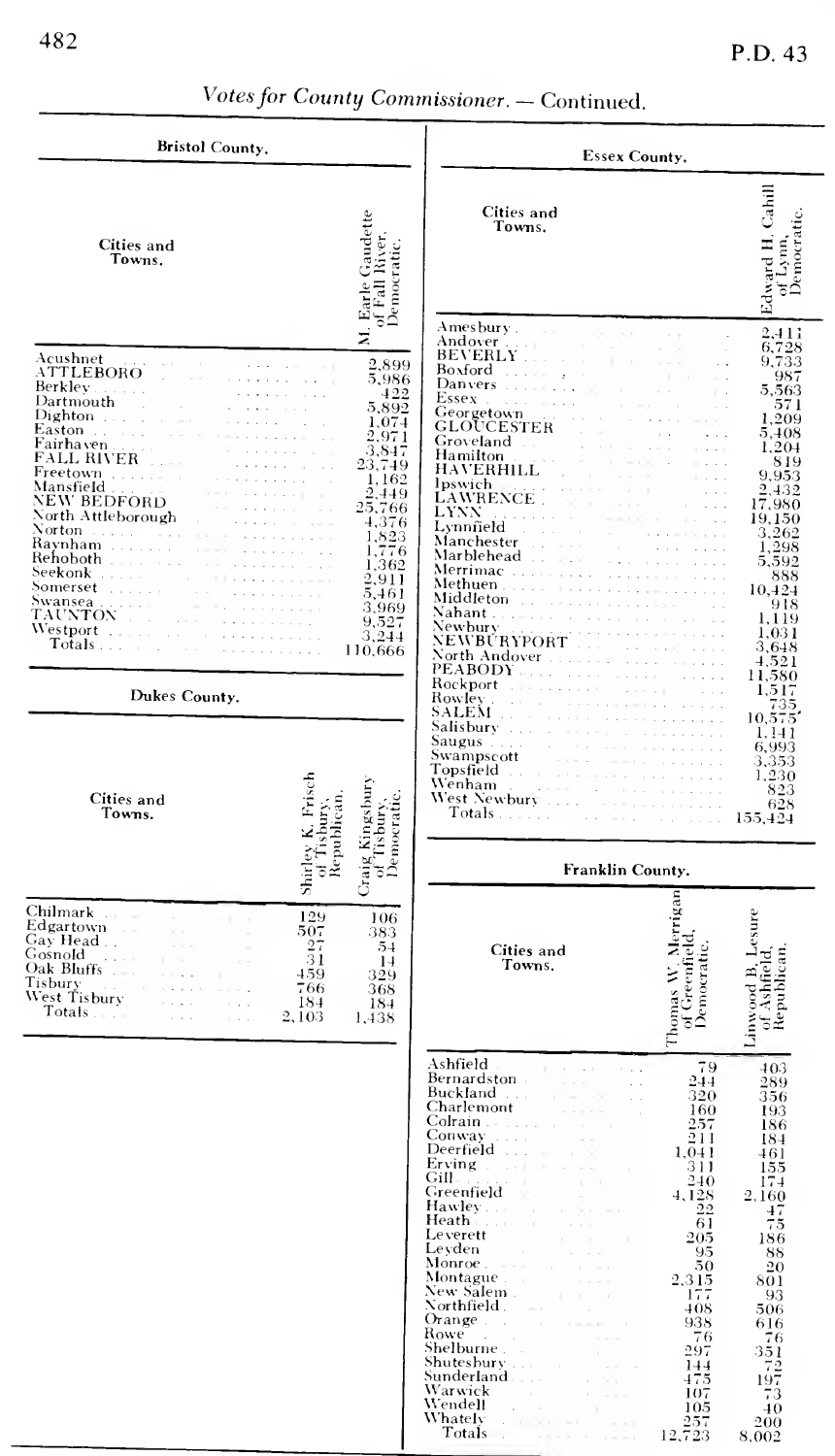| Hampden County.                                                                                                                                                                                                                                                                                                                                                                                                                                                                                                                                                                                                                                                                                                                                                                                                               |                                                                                                                                                                                                                                                                                                                                                                                                                                                                                                                                                                                                                                                                                                                                                                 |
|-------------------------------------------------------------------------------------------------------------------------------------------------------------------------------------------------------------------------------------------------------------------------------------------------------------------------------------------------------------------------------------------------------------------------------------------------------------------------------------------------------------------------------------------------------------------------------------------------------------------------------------------------------------------------------------------------------------------------------------------------------------------------------------------------------------------------------|-----------------------------------------------------------------------------------------------------------------------------------------------------------------------------------------------------------------------------------------------------------------------------------------------------------------------------------------------------------------------------------------------------------------------------------------------------------------------------------------------------------------------------------------------------------------------------------------------------------------------------------------------------------------------------------------------------------------------------------------------------------------|
| Armando G. DiMauro<br>of Springfield,<br>Democratic.<br>Cities and<br>Towns.                                                                                                                                                                                                                                                                                                                                                                                                                                                                                                                                                                                                                                                                                                                                                  | Jobn L. Danehy<br>of Cambridge<br>of Cambridg<br>Democratic.<br>Cities and<br>Towns.                                                                                                                                                                                                                                                                                                                                                                                                                                                                                                                                                                                                                                                                            |
| 4.601<br>Agawam<br>Blandford<br>CHICOPEE<br>CHICOPEE<br>CHICOPEE<br>Cast Longmeadow<br>Granville<br>Hampden<br>Hampden<br>HOLICOKE<br>Ludlow<br>Ludlow<br>Montgomery<br>Nanson<br>Nontgomery<br>Sudukuck<br>SPRINGFIELD<br>Sudukuck<br>SPRINGFIELD<br>Vales<br>Vales<br>272<br>526<br>237<br>15,087<br>2,904<br>255<br>984<br>316<br>8,268<br>4,748<br>$\frac{4,304}{1,732}$<br>- 166<br>3,117<br>- 356<br>1,603<br>25,735<br>$-66$<br>$-252$<br>$5,796$<br>$8,409$<br>2,617<br>92,351<br>Hampshire County.<br>Cities and<br>Towns.<br>Amherst<br>Belehertown<br>Chesterfield<br>Cummington<br>Coshen<br>Caraby<br>Consider<br>Hadley<br>Hatfield<br>Hatfield<br>Moderfield<br>North Hadley<br>North Hadley<br>South Hadley<br>Sunth Hadley<br>Sunth Hadley<br>Sunth Hadley<br>Westhampton<br>Ware<br>Westhampton<br>Williams | $\begin{tabular}{c c c} \hline \multicolumn{1}{c}{\textbf{Action}} & \multicolumn{1}{c}{\textbf{3.64}} \\ \hline \multicolumn{1}{c}{\textbf{Action}} & \multicolumn{1}{c}{\textbf{3.65}} \\ \hline \multicolumn{1}{c}{\textbf{Action}} \\ \hline \multicolumn{1}{c}{\textbf{A} \& \textbf{B} \& \textbf{B} \& \textbf{B} \& \textbf{C} \\ \hline \multicolumn{1}{c}{\textbf{A} \& \textbf{B} \& \textbf{B} \& \textbf{C} \\ \hline \multicolumn{1}{c}{\textbf{B} \$<br>$\begin{array}{ll} \text{David B, Musante, Ir.}\\ \text{of Northampton,} \\ \text{Denocrate.} \end{array}$<br>3.641<br>1,216<br>204<br>$\frac{5}{2}$ 18<br>4,403<br>152<br>1,045<br>1,273<br>1,003<br>- 375<br>-85<br>7,846<br>258<br>- 90<br>4,517<br>954<br>2,620<br>269<br>641<br>214 |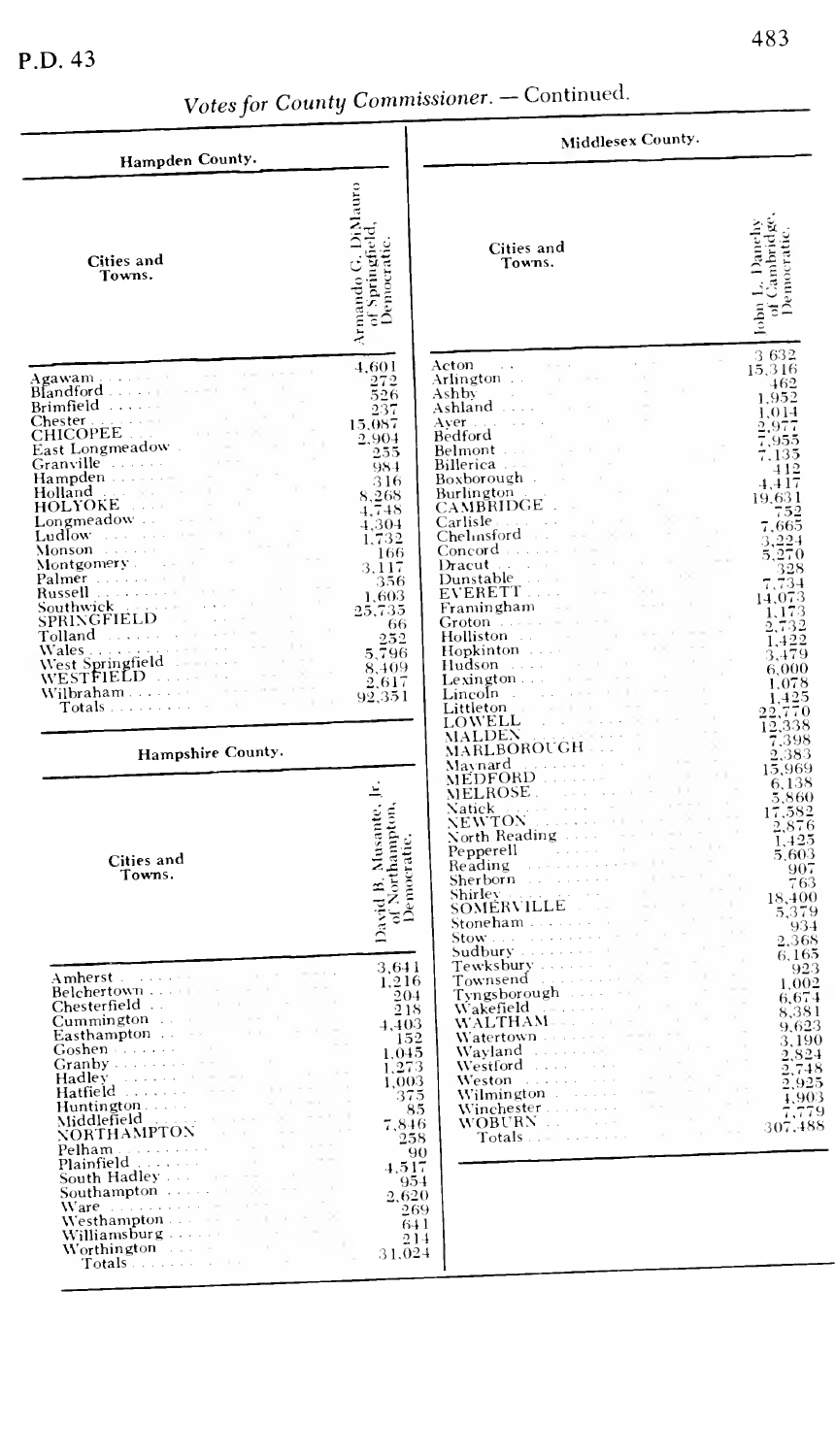## Norfolk County. Cities and<br>Towns. Towns.  $\begin{bmatrix} 0 & 0 \\ 0 & 0 \end{bmatrix}$ an<br>2 oqus<br>2 oqus |<br>2 oqus | Avon 1,240<br>Braingham 3,390<br>Braintree 1, 10323<br>Brookline 11,0323<br>Canton 11,031 Canton 11,031 Cohasset 1, 1, 2001<br>Dedham 1, 1, 1, 2002<br>Dover 1, 1, 1, 2002<br>Foxborough 3,079 Foxborough Franklin 4,285 Holbrook 3,150 Medfield 2,320 Medway 1,938 Millis 1,487 Milton 8,767 Needham 8,248 Norfolk 1,067 Norwood 8,957 Plainville 1,209 QITNCY 24,720 Randolph 7,250 Sharon 3,250 Stoughton 4,674 Walpole 4,842 Wellesley 6,941 Westwood 4,018 Weymouth 14,160 Wrentham 1,445 Totals 157,442 Plymouth County. Cities and<br>Towns. Gerard F. Burke<br>of Brockton.<br>Democratic. The Experiment Phillips<br>
The American Princet<br>
The American Princet<br>
The Rutland<br>
The Shrews<br>
Shrews Ama II. Doherty<br>of Norwell,<br>Republican. Abington 2,442 1,521 Bridgewater 2,631 1,267 BROCKTON 17,152 5,703 Carver <sup>695</sup> <sup>377</sup> Duxburv 1,278 2,223 East Bridgewater 1,590 1,209 Halifax 809 566 Hanover 1,782 1,894<br>
Hanson 1,219 1,000<br>
Hingham 1,009 1,743<br>
Hingham 2,039 3,743<br>
Hingham 2,039 3,743<br>
Kingston 1,213 830<br>
Kingston 1,213 734<br>
Kakeville 4,70 690<br>
Marshfield 3,249 2,620<br>
Marshfield 3,249 2,620<br>
Marshfield Scituate 11.<br>Scituate 2,780 2,764 West Bridgewater 1,204 1,073<br>West Bridgewater 1,204 1,073<br>Whitman 1,204 1,2732 1,487<br>Totals 1,000 1,4372 42,152 Worcester County. Cities and<br>Towns. nties and<br>Towns. 2 <u>2</u> g ಕ್ಷಿ≈ರ ಕ a 2<br>Julie 2<br>Julie 2 Ashburnham 732 363 Athol 1,777 1,024 Auburn 3,715 1,972 Barre 1,005 418 Berlin 421 261 Blackstone 1,573 331 Bolton 399 302 Boylston 666 431 Brookfield 388 257 Charlton 776 506 Clinton 3,595 774 Douglas 752 389 Dudley 1,257 1,244 East Brookfield <sup>389</sup> <sup>201</sup> FITCHBURG 9,991 2,550 GARDNER 4,601 1,416 Grafton 2,534 1,064 Hardwick <sup>537</sup> <sup>184</sup> Harvard <sup>479</sup> <sup>739</sup> Holden 1,888 2,607 Hopedale 1,050 <sup>423</sup> Hubbardston 289 189 Lancaster 852 591 Leicester 2,005 <sup>736</sup> LEOMINSTER 7,308 2,399 Lunenburg 1,590 <sup>977</sup> Mendon <sup>489</sup> <sup>317</sup> Milford 5,622 1,043 Millbury 2,919 840 Millville <sup>477</sup> <sup>91</sup> New Braintree <sup>94</sup> <sup>94</sup> North Brookfield 997 366 Northborough 1,862 1,249 Northbridge 2,415 1,214 Oakham <sup>166</sup> <sup>139</sup> Oxford 1,375 832 Paxton 709 562 Petersham 168 208 Phillipston 133 83 Princeton 259 352 Rovalston 145 72 Rutland 675 419 Shrewsbury 5,232 2,604 Southborough 1,107 <sup>882</sup> Southbridge 3,165 1,344<br>Spencer 2,285 801<br>Sterling 821 609<br>Sturbridge 871 686<br>Sturbridge 871 686<br>Templeton 1,149 428<br>Templeton 1,149 428<br>Upton 808 428<br>Upton 808 428<br>Warren 1,149 364<br>Warren 1,149 264 Webster 2, 2,571 2,071<br>West Boylston 2, 2,075 996 996 996<br>West Brookfield 490 333 Westborough 2,285 1,934<br>Westminster 1,053 564<br>Winchendon 1,125 347<br>WORCESTER 38,163 13,698 Winchendon 1,125 347<br>WORCESTER 38,163 13,698<br>Totals 134,174 59,163

#### Votes for County Commissioner. — Concluded.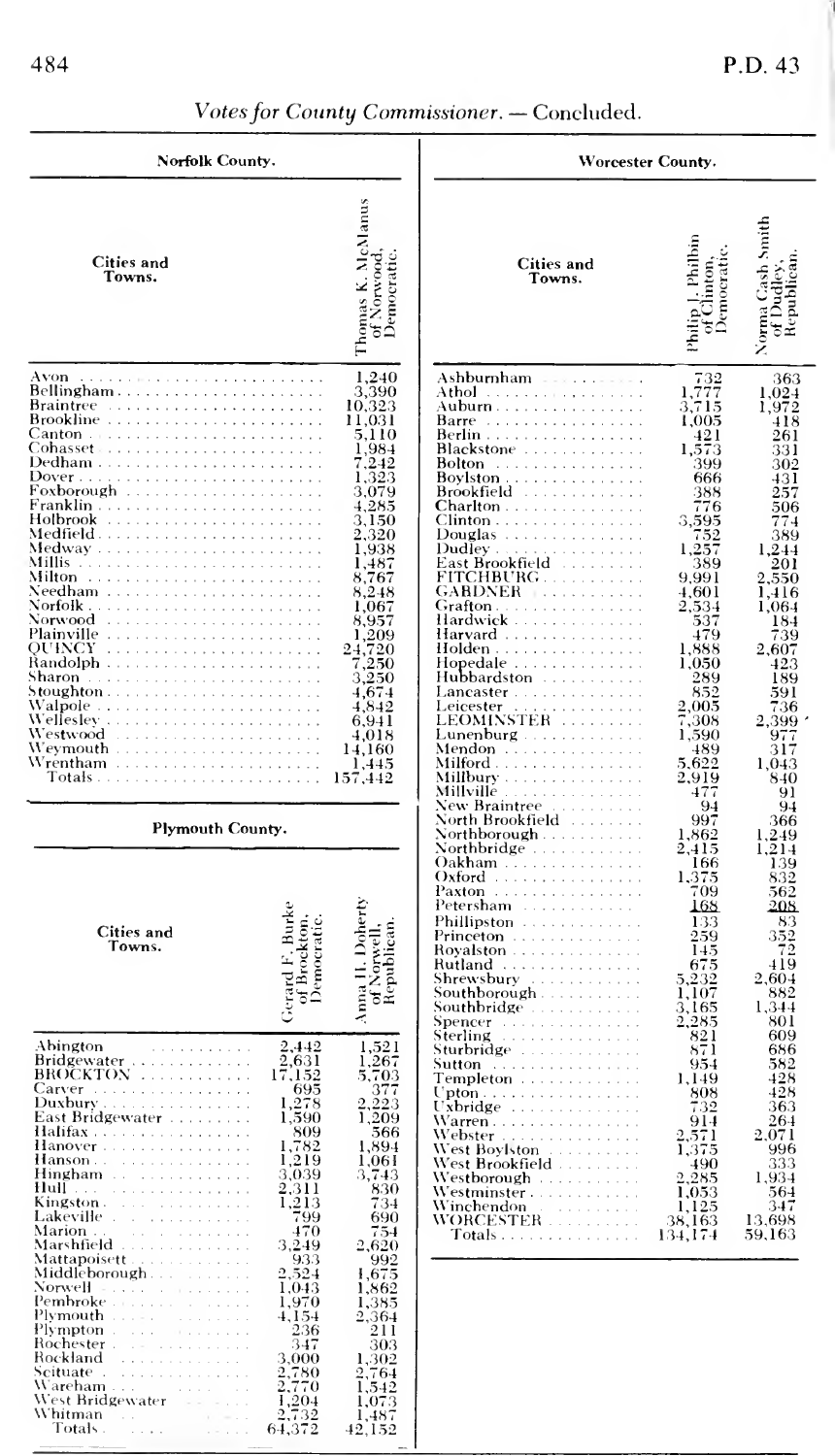| Cities and<br>Towns.                                                                                                                                                                                                                                                                                                                                                                                                                     | Barnstable,<br>John J. Bowes<br>Republican<br>इ                                                                                                                                                 | All Others                           | Blanks.                                                                                                                                                                                                      | <b>Total Votes Cast</b>                                                                                                                                                                                    |
|------------------------------------------------------------------------------------------------------------------------------------------------------------------------------------------------------------------------------------------------------------------------------------------------------------------------------------------------------------------------------------------------------------------------------------------|-------------------------------------------------------------------------------------------------------------------------------------------------------------------------------------------------|--------------------------------------|--------------------------------------------------------------------------------------------------------------------------------------------------------------------------------------------------------------|------------------------------------------------------------------------------------------------------------------------------------------------------------------------------------------------------------|
| $\alpha$ , $\alpha$ , $\alpha$                                                                                                                                                                                                                                                                                                                                                                                                           | 7,572<br>2,238<br>1,319<br>2,141<br>3,553<br>1,085<br>4,784<br>2,679<br>706<br>1,836<br>799<br>1,736<br>394<br>698<br>5,147<br>36,687                                                           | 16<br>3<br>4<br>$\overline{5}$<br>28 | 2,094<br>1,047<br>387<br>453<br>979<br>267<br>2,159<br>612<br>259<br>439<br>538<br>547<br>148<br>258<br>1,640<br>11,827                                                                                      | 9,682<br>$3,285$<br>$1,706$<br>2,594<br>4,535<br>$\frac{1,352}{6,947}$<br>3,291<br>965<br>2,275<br>1,337<br>2.288<br>$\frac{1}{5}$ <sup>2</sup><br>956<br>6,787<br>48,542                                  |
| Berkshire County.                                                                                                                                                                                                                                                                                                                                                                                                                        |                                                                                                                                                                                                 |                                      |                                                                                                                                                                                                              |                                                                                                                                                                                                            |
| Cities and<br>Towns.                                                                                                                                                                                                                                                                                                                                                                                                                     | John D. Courtney, Jr.<br>of Pittsfield.<br>Democratic.                                                                                                                                          | All Others                           | Blanks.                                                                                                                                                                                                      | Total Votes Cast                                                                                                                                                                                           |
| a Maria<br>$Adams + 1222$<br>Adams<br>- Alford<br>- Becket<br>- Cheshire<br>- Clarksburg<br>- Egremont<br>- Epiradia<br>- Epiradia<br>- Epiradia<br>- Hancock<br>- Hancock<br>- Hancock<br>- Mount Washington<br>- Nouther Ashford<br>- Nouther Ashford<br>- Nouther Ashford<br>- Nouther A<br>The committee of the com-<br>$\sim$ 10 $\pm$<br>$\mathcal{N}_{\mathrm{sc}}$ , and<br>$\mathbb{R}^n$ . $\mathbb{R}^n$<br><b>Contractor</b> | 3,449<br>119<br>213<br>902<br>473<br>2,115<br>339<br>149<br>1,642<br>166<br>418<br>697<br>1,356<br>1,317<br>173<br>34<br>56<br>3,775<br>186<br>102<br>14.090<br>466<br>133<br>109<br>569<br>763 | 1<br>$\overline{2}$<br>ī<br>1        | 845<br>37<br>70<br>204<br>94<br>389<br>111<br>$-45$<br>760<br>$\frac{38}{10}$<br>59<br>208<br>448<br>564<br>56<br>12<br>$\overline{12}$<br>94<br>1.192<br>105<br>23<br>5,061<br>98<br>46<br>33<br>247<br>267 | 4.294<br>156<br>283<br>1,106<br>567<br>2,505<br>450<br>194<br>2,402<br>204<br>477<br>905<br>1.804<br>1,881<br>229<br>46<br>68<br>328<br>5,968<br>291<br>125<br>19,152<br>564<br>179<br>142<br>816<br>1,030 |
|                                                                                                                                                                                                                                                                                                                                                                                                                                          | 105<br>105<br>337<br>2,110<br>164<br>37,864                                                                                                                                                     | 2<br>7                               | 22<br>24<br>127<br>543<br>29<br>11,863                                                                                                                                                                       | $\frac{127}{129}$<br>164<br>2,655<br>193<br>49,734                                                                                                                                                         |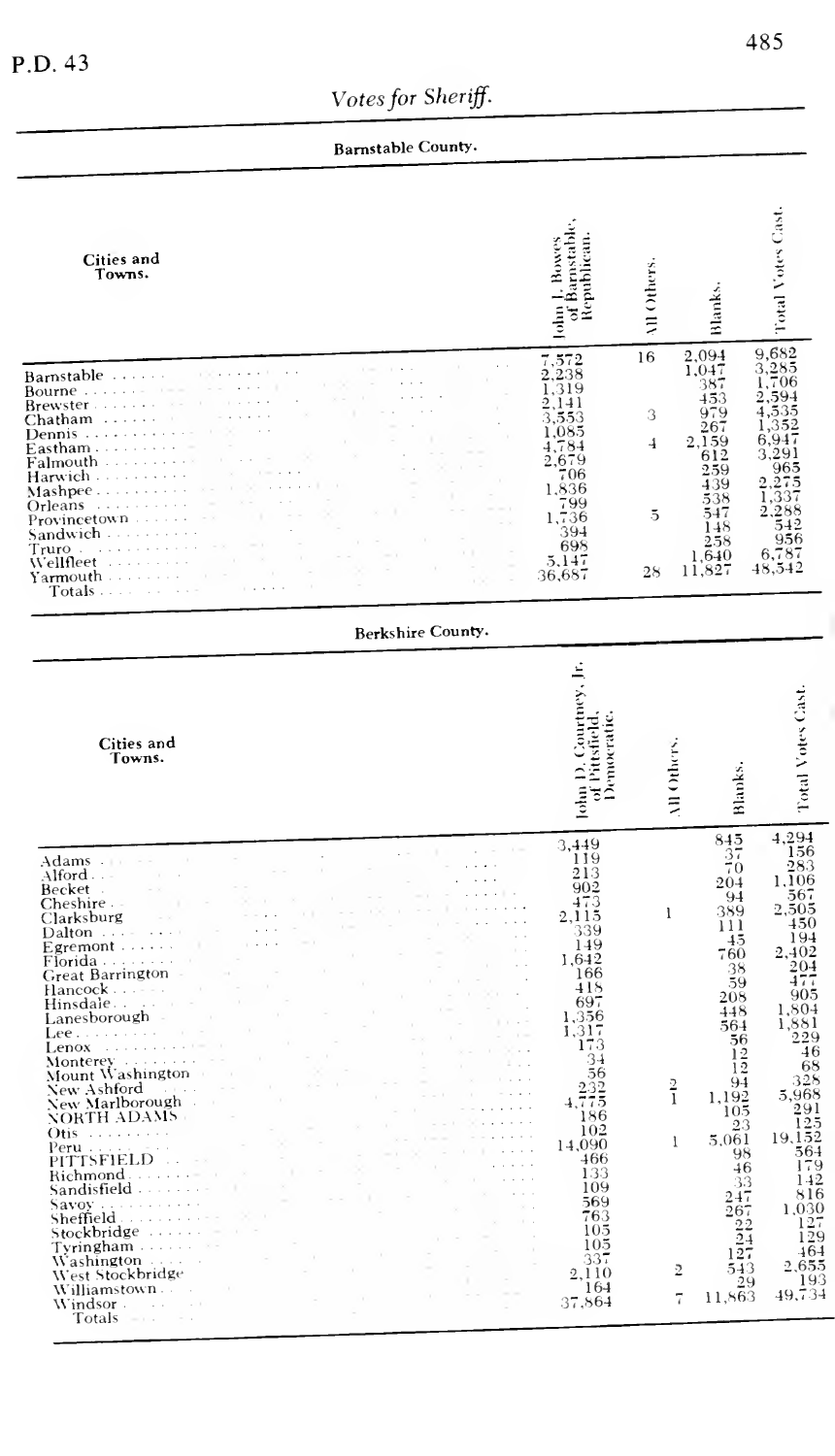| <b>Bristol County.</b>                                                                                                                                                                                                                                                                                                                                                                                                                                                                                                                                                                                                                                                                                                                                                                                                                                                                                                                     |                                                                                                                                                                                             |                                                             |                                                                                                                                                                        |                                                                                                                                                                                              |
|--------------------------------------------------------------------------------------------------------------------------------------------------------------------------------------------------------------------------------------------------------------------------------------------------------------------------------------------------------------------------------------------------------------------------------------------------------------------------------------------------------------------------------------------------------------------------------------------------------------------------------------------------------------------------------------------------------------------------------------------------------------------------------------------------------------------------------------------------------------------------------------------------------------------------------------------|---------------------------------------------------------------------------------------------------------------------------------------------------------------------------------------------|-------------------------------------------------------------|------------------------------------------------------------------------------------------------------------------------------------------------------------------------|----------------------------------------------------------------------------------------------------------------------------------------------------------------------------------------------|
| Cities and<br>Towns.                                                                                                                                                                                                                                                                                                                                                                                                                                                                                                                                                                                                                                                                                                                                                                                                                                                                                                                       | Edward K. Dahrowski<br>of New Bedford,<br>Democratic                                                                                                                                        | All Others.                                                 | Blanks.                                                                                                                                                                | Total Votes Cast.                                                                                                                                                                            |
| Acushnet<br>and a straight and<br><b>ATTLEBORO</b><br>the common of the common<br>1.111<br>$Berkley$<br>$1 - 1 = 1 + 1$<br>$\sim$<br>÷.<br>Dartmouth<br>Dighton<br><b>COLLECTION</b><br><b>Contractor</b><br>W.<br>Easton $\ldots$<br>Website and<br>Fairhaven<br>market and<br>$\sim$ 1<br>FALL RIVER<br>$V = -1$<br>The Council<br>v.<br>Freetown<br>The Council<br>Mansfield .<br><b>Contractor</b><br><b>NEW BEDFORD</b><br>and a state<br>- 3<br>North Attleborough<br>$-11 - 1$<br><b>Contractor</b><br>×.<br>W.<br>$Raynham$<br><b>Contractor</b><br>-8<br>Rehoboth<br><b>Construction</b><br>- 100<br>Seekonk<br>Show and the same<br>Somerset<br><b>The Service County</b><br><b>ARTICLE AND INC.</b><br>Swansea<br>ministers and all<br>The concerning<br>TAUNTON<br>the color of a state of<br>$i = -1, 1, 1, 1, 1, 1, 2$<br>The contract of the contract of the con-<br>$Totals$<br>a valor concerns<br><b>Service Control</b> | 2,952<br>6,103<br>436<br>6.209<br>1.087<br>3.013<br>4.584<br>23,454<br>1,177<br>2,460<br>27,061<br>4,389<br>1,844<br>1,767<br>1.394<br>2.901<br>5.471<br>3,986<br>9.831<br>3.268<br>113,387 | $\overline{2}$<br>1<br>1<br>18<br>$\overline{2}$<br>1<br>25 | 573<br>2.145<br>154<br>1.802<br>352<br>1.362<br>1,266<br>6,731<br>347<br>917<br>5,602<br>1,418<br>740<br>812<br>538<br>645<br>1,454<br>981<br>4,461<br>1,058<br>33,358 | 3,525<br>8,250<br>590<br>8,012<br>1.439<br>4.375<br>5.851<br>30.185<br>1.524<br>3,377<br>32,681<br>5.809<br>2.584<br>2,579<br>1.933<br>3,546<br>6.925<br>4.967<br>14.292<br>4,326<br>146,770 |
| Dukes County.                                                                                                                                                                                                                                                                                                                                                                                                                                                                                                                                                                                                                                                                                                                                                                                                                                                                                                                              |                                                                                                                                                                                             |                                                             |                                                                                                                                                                        |                                                                                                                                                                                              |
| Cities and<br>Towns.                                                                                                                                                                                                                                                                                                                                                                                                                                                                                                                                                                                                                                                                                                                                                                                                                                                                                                                       | Christopher S. Look, Jr.<br>of Edgartown,<br>Republican                                                                                                                                     | All Others                                                  | <b>Blanks</b>                                                                                                                                                          | Total Votes Cast                                                                                                                                                                             |
| Chilmark<br><b>Contract</b><br>$\sim 10^{-1}$<br>Edgartown<br>$\mathcal{L}=\mathcal{L}$<br><b>Contractor</b><br>Gay Head<br>$\mathbf{x}$<br>Gosnold<br>and the control<br>Oak Bluffs<br>$\sim$ .<br>Tisbury<br>$\sim$<br>West Tisbury<br>$\sim$ $\sim$<br>$\sim$<br>Totals.<br>$\sim 10$ km $^{-1}$<br>$\mathbb{R}$<br>$-$                                                                                                                                                                                                                                                                                                                                                                                                                                                                                                                                                                                                                 | 192<br>687<br>52<br>38<br>636<br>959<br>302<br>2,866                                                                                                                                        | 3<br>$\mathbf{1}$<br>1<br>$\frac{2}{3}$<br>12               | 44<br>251<br>35<br>$_{8}$<br>196<br>204<br>86<br>824                                                                                                                   | 239<br>939<br>87<br>$-17$<br>834<br>1,165<br>391<br>3.702                                                                                                                                    |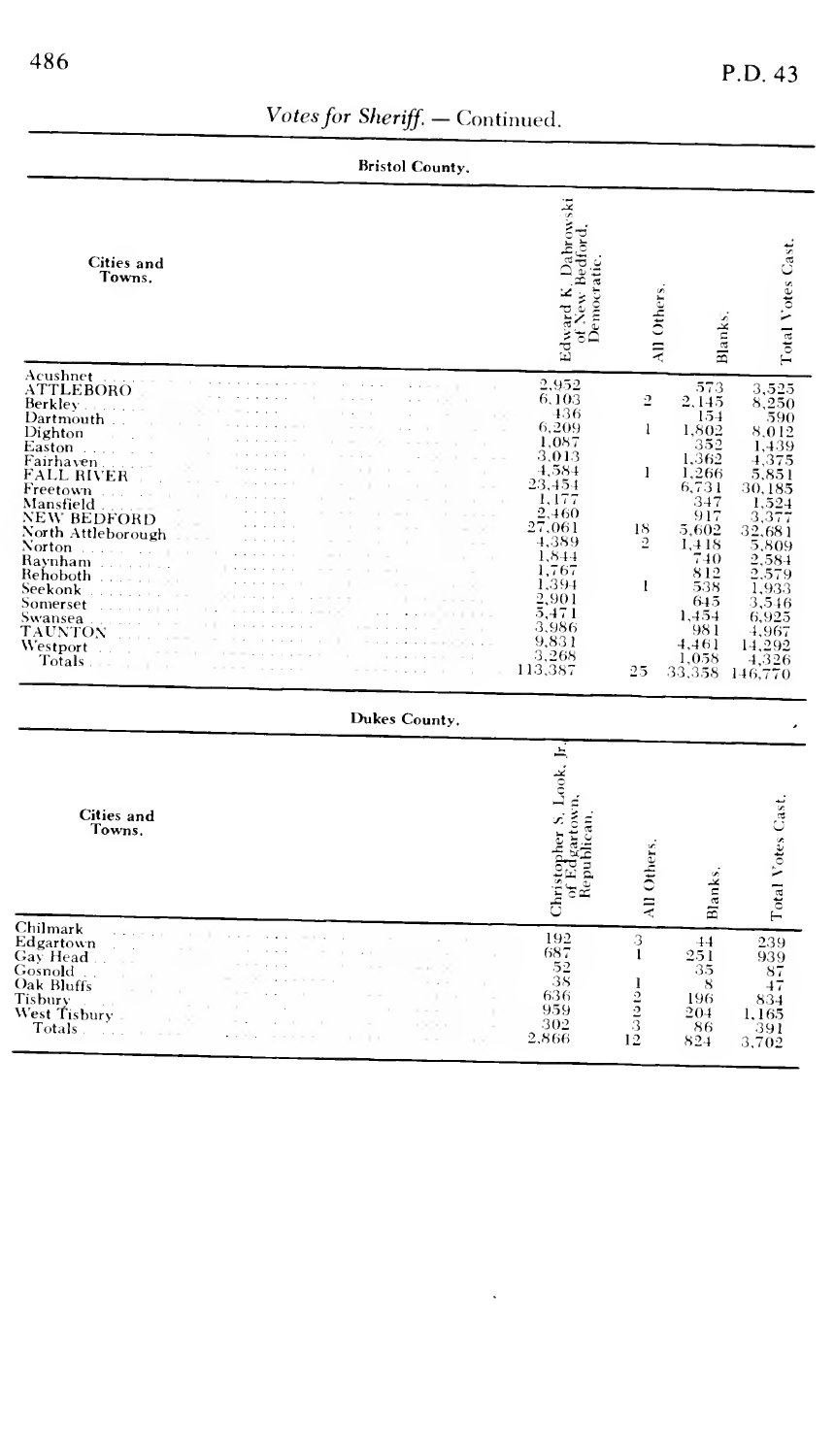| Cities and<br>Towns.                                                                                                                                                                                                                                                                                                                                                                                                                                                                                                                                                                                                                                                                                                                                                                                                                                                                                                                                                                                                                                                                                              | Robert E. Cahill<br>Democratic.<br>of Salem.                                                                                                                                                                                                                                                                         | All Others.                                                     | Blanks                                                                                                                                                                                                                                                                                   | Total Votes Cast.                                                                                                                                                                                                                                                                                                              |
|-------------------------------------------------------------------------------------------------------------------------------------------------------------------------------------------------------------------------------------------------------------------------------------------------------------------------------------------------------------------------------------------------------------------------------------------------------------------------------------------------------------------------------------------------------------------------------------------------------------------------------------------------------------------------------------------------------------------------------------------------------------------------------------------------------------------------------------------------------------------------------------------------------------------------------------------------------------------------------------------------------------------------------------------------------------------------------------------------------------------|----------------------------------------------------------------------------------------------------------------------------------------------------------------------------------------------------------------------------------------------------------------------------------------------------------------------|-----------------------------------------------------------------|------------------------------------------------------------------------------------------------------------------------------------------------------------------------------------------------------------------------------------------------------------------------------------------|--------------------------------------------------------------------------------------------------------------------------------------------------------------------------------------------------------------------------------------------------------------------------------------------------------------------------------|
| Amesbury<br>$\mathbf{r} = \mathbf{r} + \mathbf{r}$<br>Andover<br>BEVERLY<br>and a series<br>Boxford<br>$-111111$<br>Danvers $\ldots$<br><b>Salaraha</b><br><b>Essex</b><br>Georgetown -<br><b>GLOUCESTER</b><br>Groveland<br><b>Salary Advised Street</b><br>and a state<br>Hamilton<br><b>HAVERHILL</b><br>$\sim 100$<br><b>State Ave</b><br>lpswich<br>$\label{eq:2.1} \omega_{\rm c} = \omega_{\rm c} + \omega_{\rm c} \, \hat{V}$<br><b>LAWRENCE</b><br>and a state<br>La para a state<br><b>LYNN</b><br>William Co.<br>Lynnfield<br>Manchester<br><b>Contract</b><br>$\sim$ $\sim$ $\sim$<br>$\sim$<br>Marblehead<br>Merrimae<br>Methuen<br>Middleton<br>Nahant<br>Newbury<br>$\sim$ 10<br>$\ldots$ .<br>NEWBURYPORT<br>×<br>North Andover<br>$PEABODY$ .<br>$-2$<br>Rockport<br>and a site<br>Rowley<br>Victoria.<br>Links Street<br><b>SALEM</b><br>-<br><b>Contractor</b><br>Salisbury 111<br>$\mathcal{X}=\{1,2,3,5\}$<br>Saugus<br>Swampscott<br>and the state<br>Topsfield<br>$\mathcal{A}$ is a set of $\mathcal{A}$ of $\mathcal{A}$ , and $\mathcal{A}$<br>Wenham<br>West Newbury -<br>ó.<br>Totals | 2.551<br>6.810<br>10,144<br>1.009<br>5.835<br>591<br>1.228<br>5.528<br>1.214<br>1.724<br>10.164<br>2.494<br>18.188<br>19,333<br>3,260<br>1.333<br>5.686<br>895<br>10.562<br>984<br>1.119<br>1.059<br>3.648<br>4.589<br>11.795<br>1.552<br>764<br>11.222<br>1.161<br>6.993<br>3,311<br>1.253<br>857<br>628<br>159,484 | 1<br>$\overline{2}$<br>7<br>3<br>I<br>$\overline{2}$<br>3<br>19 | 1.445<br>3,096<br>4.411<br>657<br>2.402<br>350<br>626<br>2.599<br>532<br>950<br>4.664<br>1.304<br>4,647<br>7,052<br>1.680<br>940<br>3.646<br>434<br>3.399<br>375<br>537<br>608<br>2.404<br>1.803<br>4,607<br>984<br>326<br>3.308<br>578<br>2,385<br>2.312<br>769<br>540<br>473<br>66,843 | 3,996<br>9,906<br>14,555<br>1.666<br>8,238<br>941<br>1.854<br>8.129<br>1.746<br>2.674<br>14,835<br>3,798<br>22,838<br>26,385<br>4.940<br>2,273<br>9.332<br>1.329<br>13.961<br>1.359<br>1.656<br>1.667<br>6.052<br>6.393<br>16,404<br>2,536<br>1.090<br>14.533<br>1.739<br>9.378<br>5,623<br>2.022<br>1,397<br>1.101<br>226,346 |